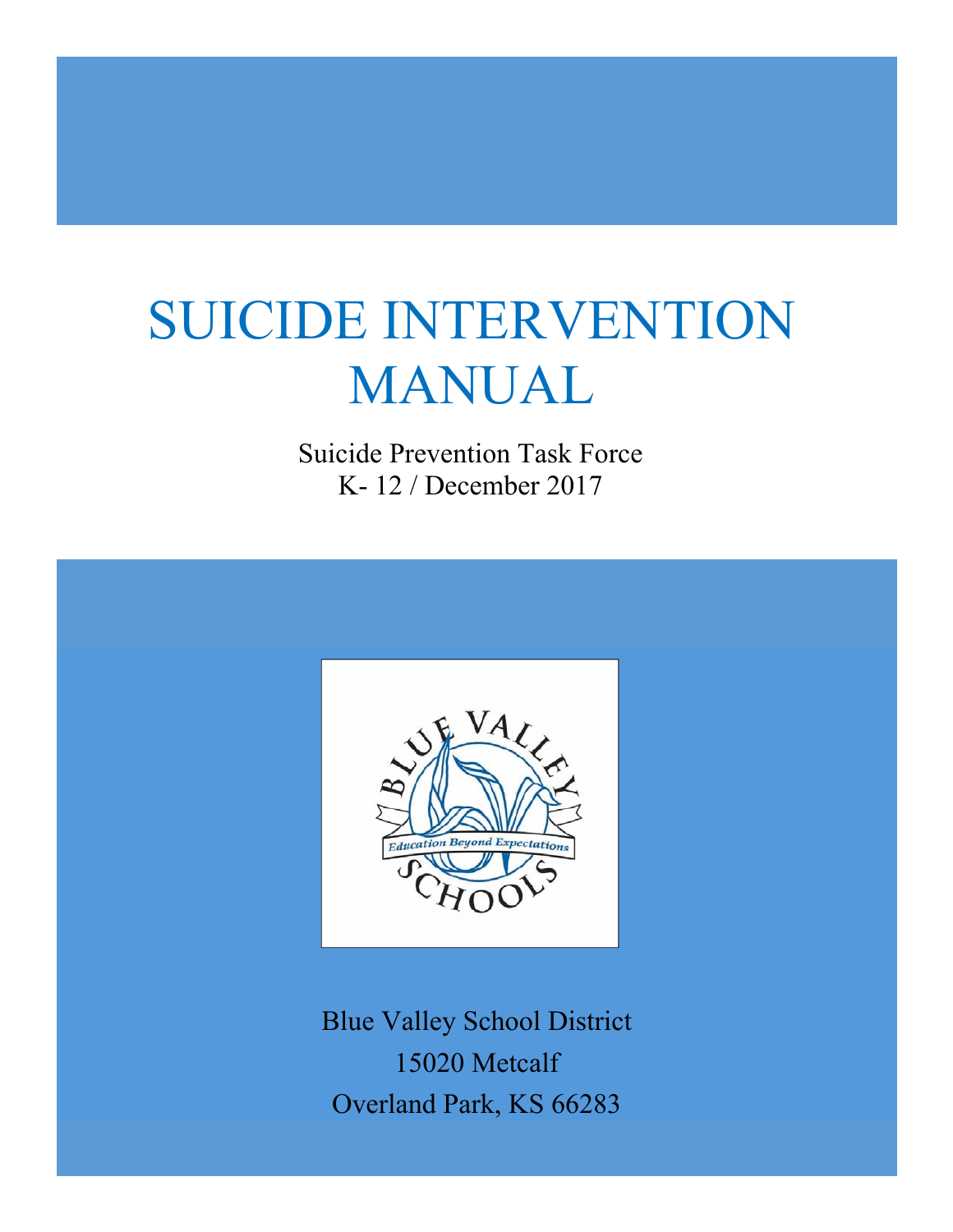# Table of Contents

| Mission                                                             | $\overline{2}$ |
|---------------------------------------------------------------------|----------------|
| <b>Indicators of Risk</b>                                           | 3              |
| Intervention                                                        | 4              |
| <b>Sharing Interview Results with Parents</b>                       | 5              |
| Sharing Interview Results with School Team                          | 6              |
| When Students/Parents Contact Staff After Hours                     | 6              |
| <b>At-Risk Assessment Flow Chart</b>                                | 7              |
| Appendices                                                          |                |
| Appendix A   BV-140 Columbia Suicide Severity Rating Scale (C-SSRS) | 9              |
| <b>Suicide Risk Summative Notes</b>                                 | 12             |
| Appendix $B \mid BV-141$ Intervention Report/Parent Plan of Action  | 13             |
| <b>Emergency Resources</b>                                          | 14             |
| Appendix C   BV-142 Re-Entry/Follow-Up Meeting Checklist            | 15             |
| Appendix D   BV-143 Suicide Risk Monitoring                         | 16             |
| Appendix E   BV-144 Student Self-Assessment (optional)              | 18             |
| Appendix $F   BV-145$ Safety Plan (optional)                        | 19             |
| Appendix G   BV-146 Reasons to Live Cards (optional)                | 21             |



*A Special Thank You to the Blue Valley Educational Foundation for the financial support of wellness activities and projects benefitting Blue Valley students.* 

BV-139 Suicide Intervention Manual 10/2017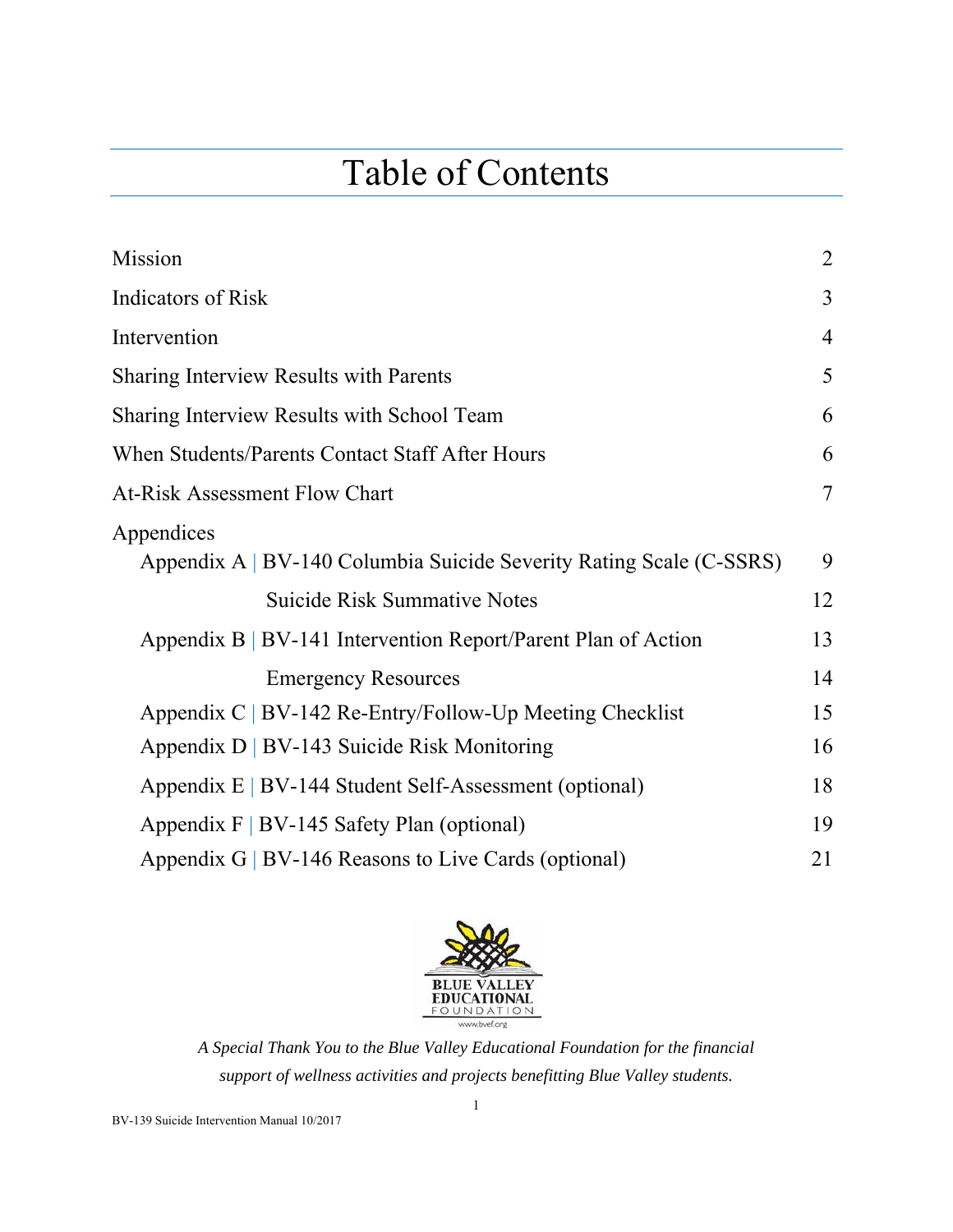# Mission

Suicide is a frightening and serious problem. It is the second leading cause of death in young people ages 10-24. Suicides are a traumatic event that affect the entire community. Questions of "why" and "what could we have done" always linger as students are remembered and mourned. The statistics for young people who "have attempted" or "considered suicide" is staggering. According to the 2013 Kansas Youth Risk Behavior Survey of students in grades 9-12, 16.4% of students seriously considered attempting suicide, 12.5% made a plan, 8.4% attempted suicide one or more times, and 3.1% made a suicide attempt that resulted in an injury, poisoning, or overdose that had to be treated by a doctor or nurse.

The Blue Valley School District is committed to suicide awareness, education, and prevention. This manual is intended to provide information, guidance, and direction for staff members when confronting issues of suicide and student death by suicide.

Suicide Prevention in Blue Valley begins at the elementary level with the "Blue Valley Virtues" and lessons on resiliency. Prevention education continues in middle school and high school with emphasis on social and emotional well-being and students learn to identify risky behaviors and suicide risk factors as well as identifying the support systems. Despite our best efforts of prevention, we will, at times be faced with the need for intervention. As a school community, it is critical that we are aware of the warning signs, indicators of risk, and process to report concerns.

In 2017-18, a committee that included school psychologists, counselors, administrators, and gifted teachers discussed and researched the issues and solutions in suicide prevention. As a result, the following procedures were established to train mental health professionals and building administrators with the topic of suicide and intervention techniques. Included in this manual is information to assist with assessment, provide resources to parents, staff, and students, and ensure that member(s) of core teams can appropriately interview and intervene with an at-risk student. A school re-entry plan is included to help support students when they return to school following a hospitalization. Lastly, information is included related to how to support school communities following a student death by suicide.

At the beginning of every school year, each building is charged to review the building Crisis Plan. As part of this process, schools will review the suicide prevention manual and intervention process. In accordance with the Jason Flatt Act, all staff members will also receive training in suicide prevention.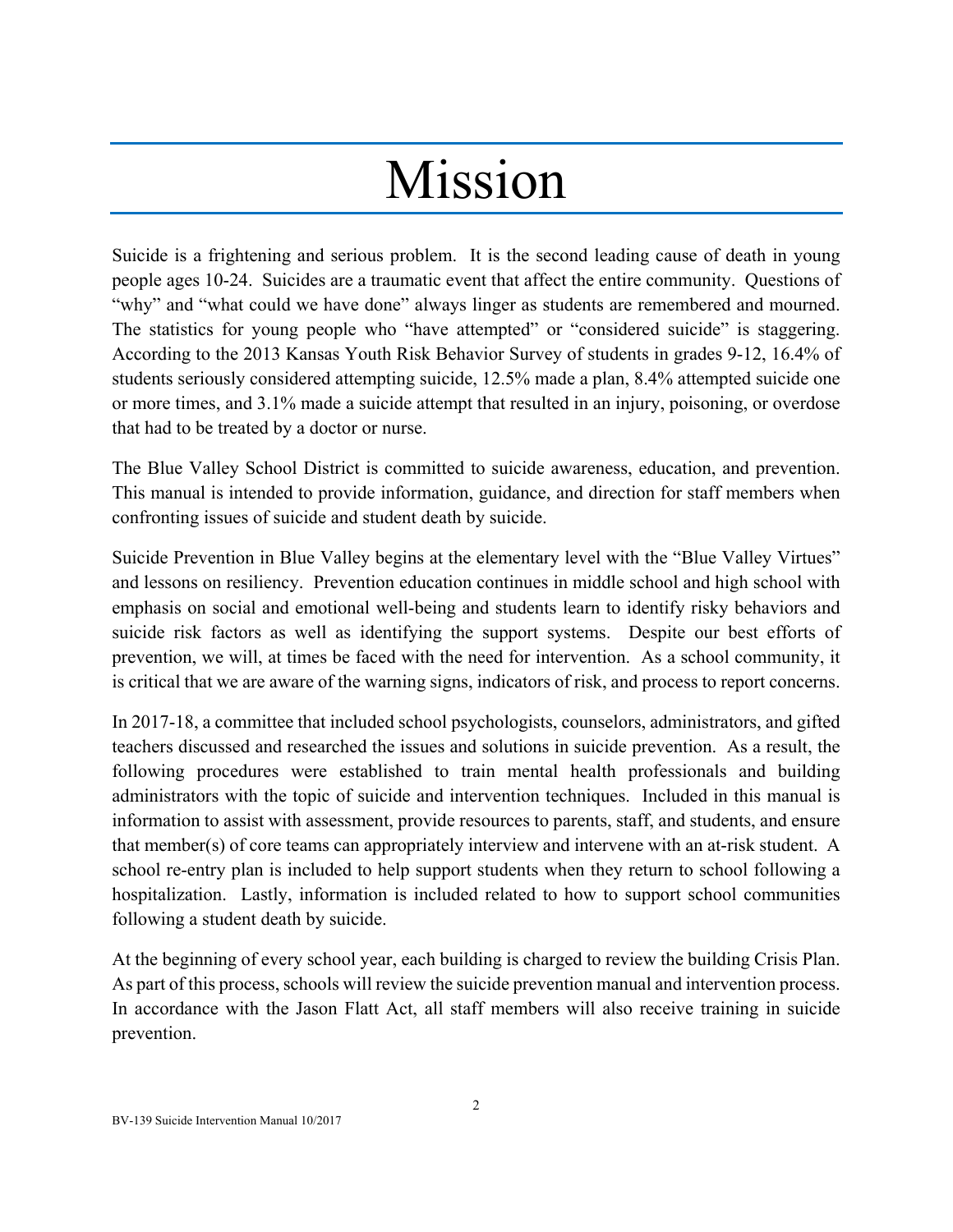The building principal in conjunction with the school crisis team is responsible for:

- providing training for staff regarding warning signs and indicators of possible risk for suicide
- identifying and providing support for staff members who are comfortable and capable of intervening with an at-risk student
- ensuring that classroom guidance lessons for prevention activities are scheduled as they become available

## **Indicators of Risk**

Although there is no way to predict behavior with 100% accuracy, we can review research from the American Association of Suicidology, National Association of School Psychologists, Center for Disease Control and Prevention, and the UCLA Mental Health Project for guidance on individual characteristics that compose "indicators of risk" for suicide.

Based on this research, the following list is indicative of behaviors that may indicate increased risk for suicide:

- **Prior attempts and/or hospitalization**: can include hospitalization for depression/mental illness as well as chronic illness or injury that significantly affects a student's previous pattern of behavior/lifestyle.
- **Self-injurious/destructive behavior**: running into traffic, jumping from heights, injuring/scratching/cutting<sup>1</sup>/marking the body, gunplay, alcohol/drug use, lack of concern for personal safety.
- **Family history**: family member or close friend who has died by suicide, family history of mental illness and/or depression.
- **Grief and loss**: recent change in family dynamic, death of a loved one, divorce, move/change in school, diagnosis of chronic illness (self or loved one.)
- **Changes in physical habits and/or appearance:** sleeping Tgiene (disregard or disinterest.)
- **Threats, both direct and indirect**: ideation (student talking about suicide or "not being here anymore"), references to death in writing (including social media posts or texts), increase in risky

 $\frac{1}{1}$ <sup>1</sup>Please note, "cutting" in and of itself is not necessarily an indicator of suicide. However, it is a risky behavior that requires support and should be addressed.

BV-139 Suicide Intervention Manual 10/2017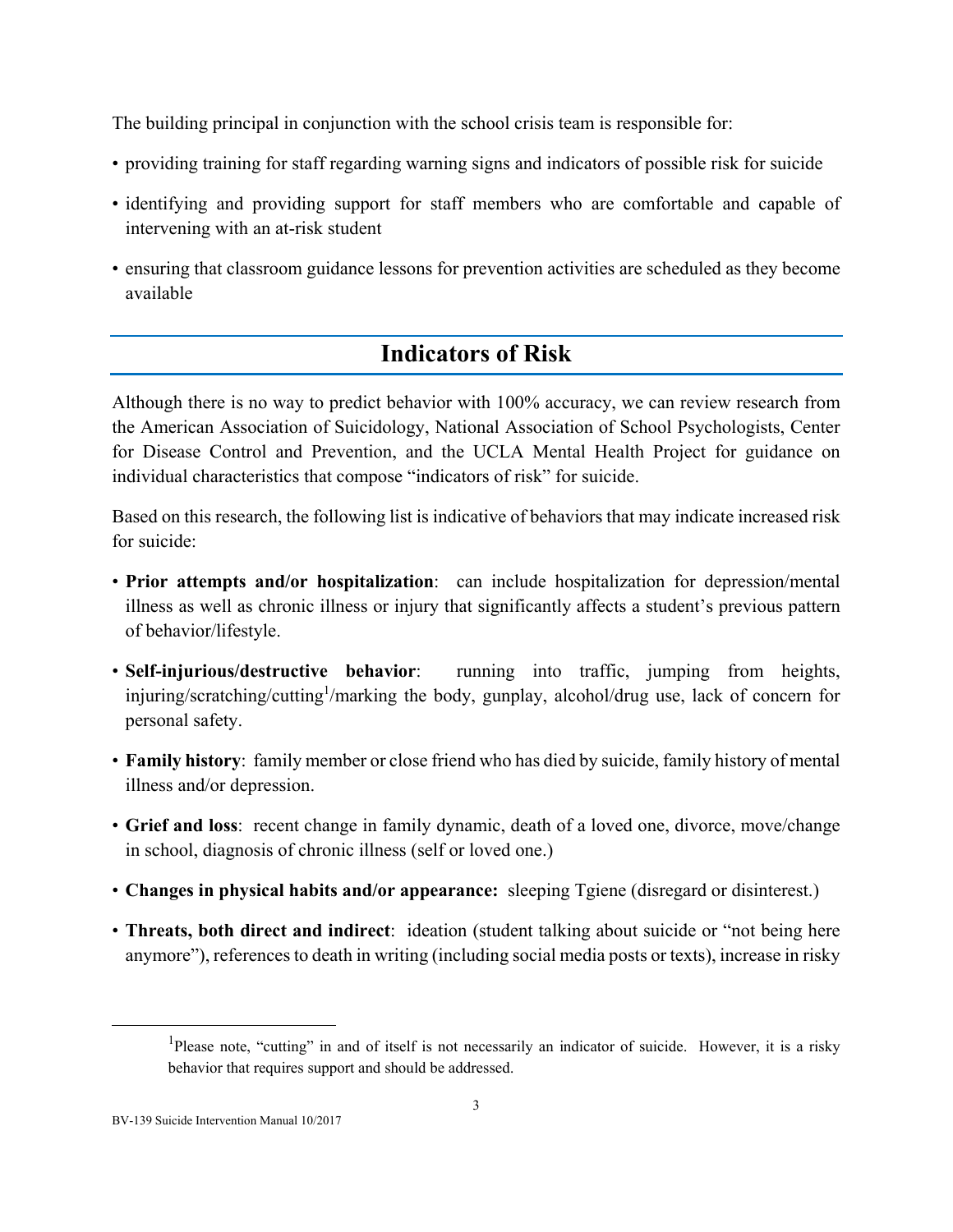behaviors (drugs/alcohol/sexual activity), obsessive thoughts/expressions of death, preoccupation with afterlife.

- **Changes in school performance:** increased absenteeism, particularly in the most recent semester, reduced concentration/drop in grades, increased contact with administration and/or law enforcement (office referrals, arrests, legal consequences.)
- **Depression:** helplessness, hopelessness (inability to identify reasons for living), isolation/withdrawn (less activity or interaction with peers/family/school.)

### **Intervention**

A concern about a student may come to the attention of the school team in many ways: a friend may express concern, a teacher notices changes, a parent may call. At that time, the school team will assume risk is present and begin the assessment. The assessment may include an interview, self-assessment, parent conference, checklist, "Reasons for Living" card and a list of resources/hotlines. Minimally, the checklist is completed and the parents are contacted.

Included in this manual is a flowchart of concern, an example of a self-assessment, a suicide risk assessment based on the Columbia Suicide Severity Rating Scale (C-SSRS), resource numbers, and a parent signature form.

The assessment should take place in a private comfortable area. The forms and questionnaires for the assessment provide a framework for collecting information. The interviewer may wish to introduce the C-SSRS or the self-assessment with a statement such as:

*"I am concerned about you and your well-being. At this time, I am going to ask some questions in order to help provide some additional support/help."* 

Some students may be uncomfortable if the interviewer is actively taking notes during the conversation. In order to avoid raising suspicions and opposition, the forms are designed for completion after the interview. If a student maintains an attitude of non-compliance and/or hostility about answering the interview questions, the interviewer should assume moderate/ high risk.

The interviewer should keep a copy of the C-SSRS and the Intervention Report/Parent Plan of Action page. The school principal should receive a copy of the Intervention Report. A copy of the C-SSRS, signature form, and local resources (forms and resources found in the Appendices will be provided for the parents.)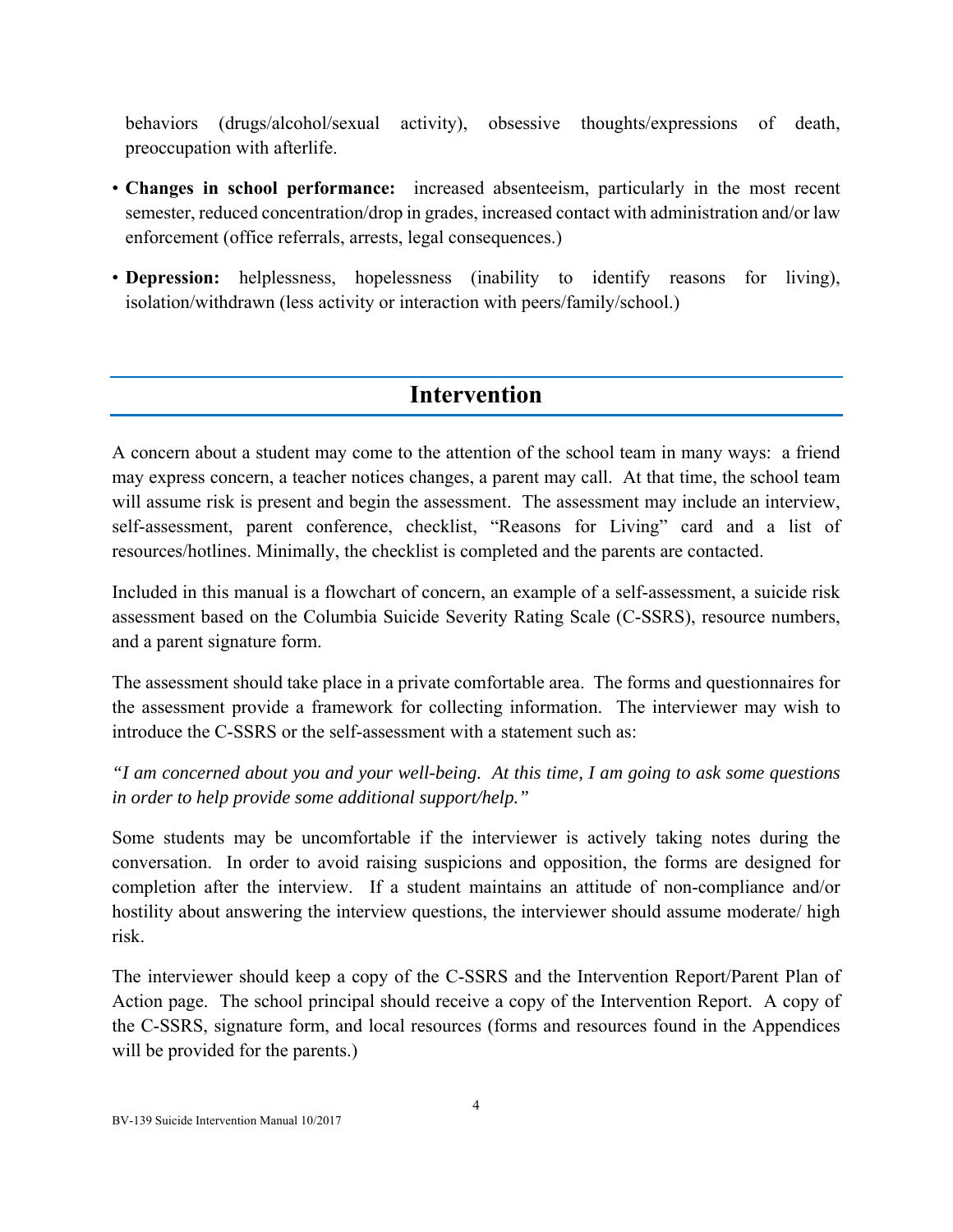## **Sharing Interview Results with Parents**

Parent contact is a requirement of suicide intervention. Often a parent's greatest fear is that something may happen to harm their child. As such, receiving a call about the possibility of self-harm and suicide can elicit an emotional reaction. While most parents will be very thankful and supportive of the school team for sharing concerns about their child, the caller should be prepared to stay calm, focused, and professional when sharing difficult information.



At the completion of the interview, if the interviewer deems the risk of

suicide to be low, a phone call alerting the parents may be sufficient. If the parent is unavailable, you may leave a message requesting the parent return your call, however, information regarding the risk assessment should not be left in the message. In all cases, every attempt to contact the parent must be made prior to the student leaving school.

Moderate and high-risk categories require "in person" contact. The Intervention Report/Parent Plan of Action form (required) asks for a commitment from the parent for action are provided with information including the location and phone numbers for mental health/hospital assessments and community resources.

The counselor/psychologist/social worker will also make an appointment with the student for a follow-up visit when the student returns to school. If the risk assessment results in an acute or long-term hospitalization, the school team will use the School Re-Entry plan to support the student upon their return to school. If the risk is "High" and the interviewer has intense concerns about the student's immediate safety, the interviewer along with the principal will ask the parent to commit to transporting the student immediately for an emergency assessment.

If the parent is unwilling or unable to transport the student, or if the parent cannot or will not commit to immediate response, the school team should consider if the student is a "child in need of care". If determined that the child is in need of care, a report to the Department of Children and Family and law enforcement is required under your obligation as a mandated reporter to insure the student's safety (DCF/911).

### **Sharing Interview Results with Students 18 years or older**

If the student is 18 years-old, or legally emancipated, and refuses to seek an assessment, ask your SRO to become involved. He/she will contact Johnson County Mental Health and request the student to visit with a counselor over the phone. If the JCMH counselor believes the student should come in for an assessment, and the student still refuses to go, the SRO may decide to take the young adult into protective custody.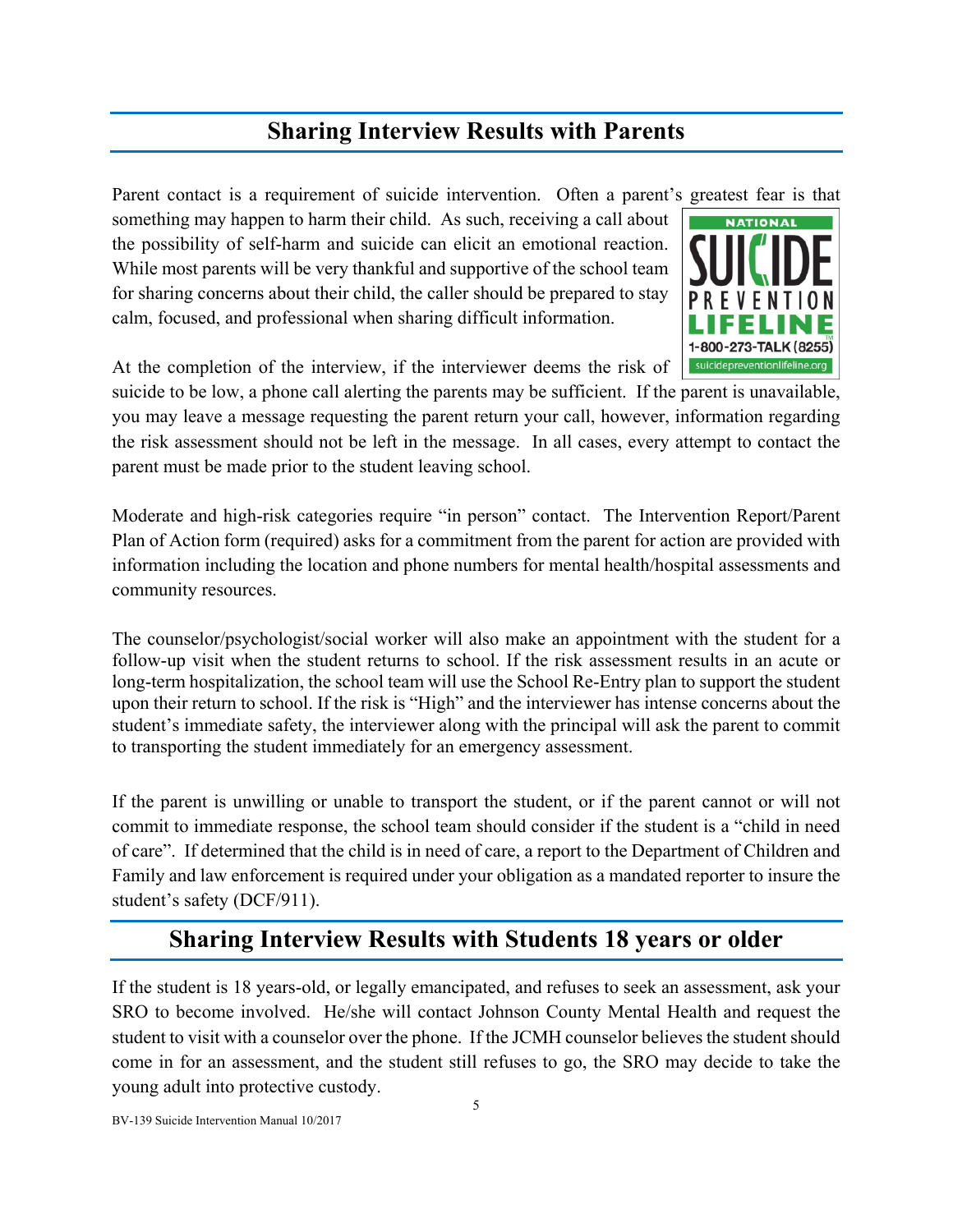## **Sharing Interview Results with School Team**

While the specifics of what is shared during the suicide prevention intervention may be considered confidential, it is important that professionals that have responsibilities for the health and wellbeing of the student be informed of the suicidal risk so they are vigilant about warning signs and risk factors. This team may include the building administrator, school resource officer (if assigned to school), Blue Valley Police Officer (if assigned), counselor, school psychologist, social worker and teacher(s). All professionals that need this information will maintain confidentiality at all times.



**LIFELINE: 1-866-488-7386 Or Text: TREVOR to 1-202-304-1200** 

## **When Students/Parents Contact Staff Members after Hours**

Students sometimes contact staff members about self-harm outside the school day, often in the evenings or on weekends. When this occurs, staff members should take the following steps:

- 1. Call 911 and request a welfare check on a student based on the call/email.
- 2. Contact the student's parents/guardians to make them aware of the student's concerning call or email.
- 3. Contact the principal and counselor at the school, so they are aware of the student's call/email and your subsequent request for a welfare check.

We cannot wait until the next school day to determine the student's safety; we take these steps to help keep the student safe.

**Building administration will ensure that staff members are aware of these steps since students regularly contact teachers and coaches in addition to counselors, psychologists, social workers, and principals.**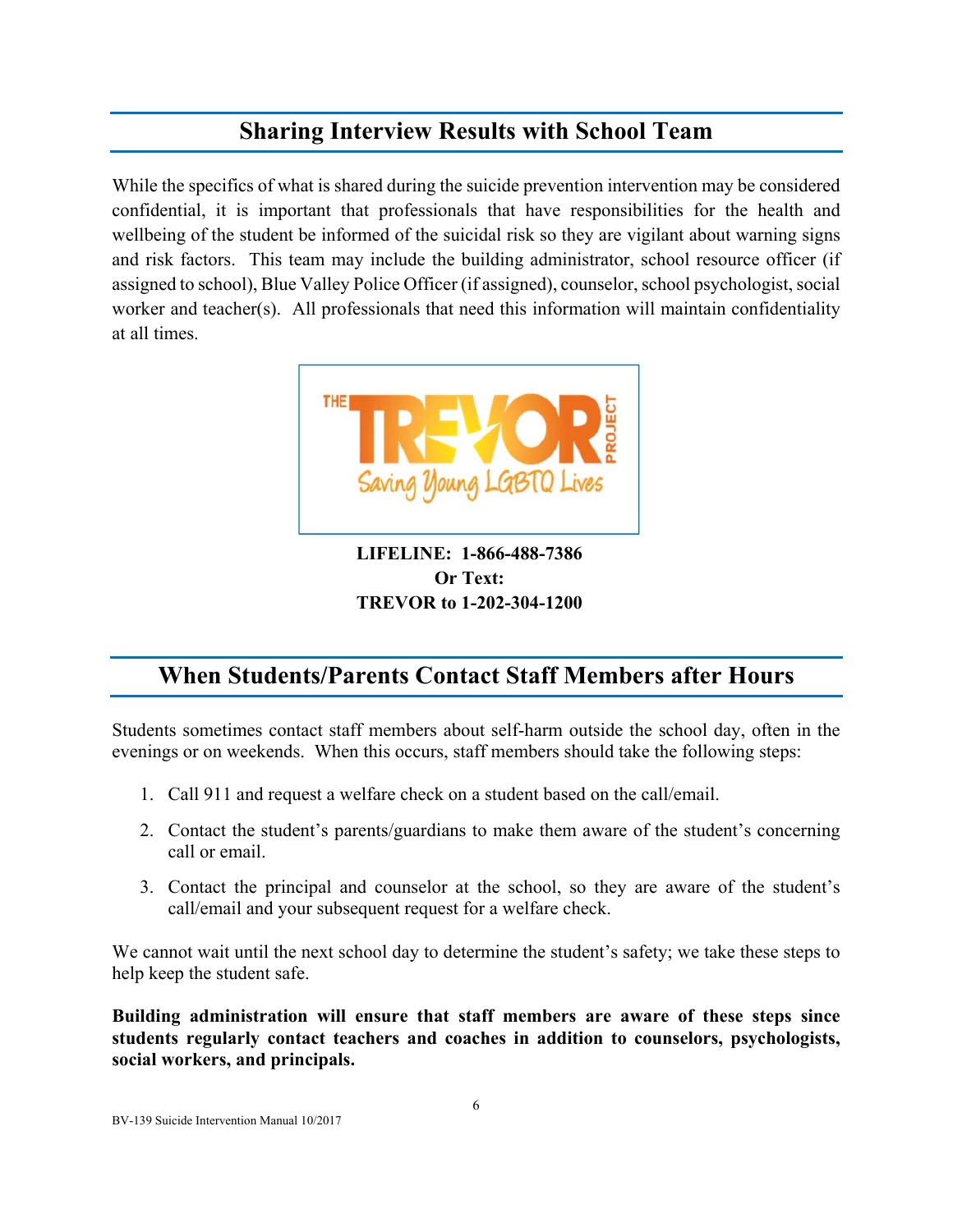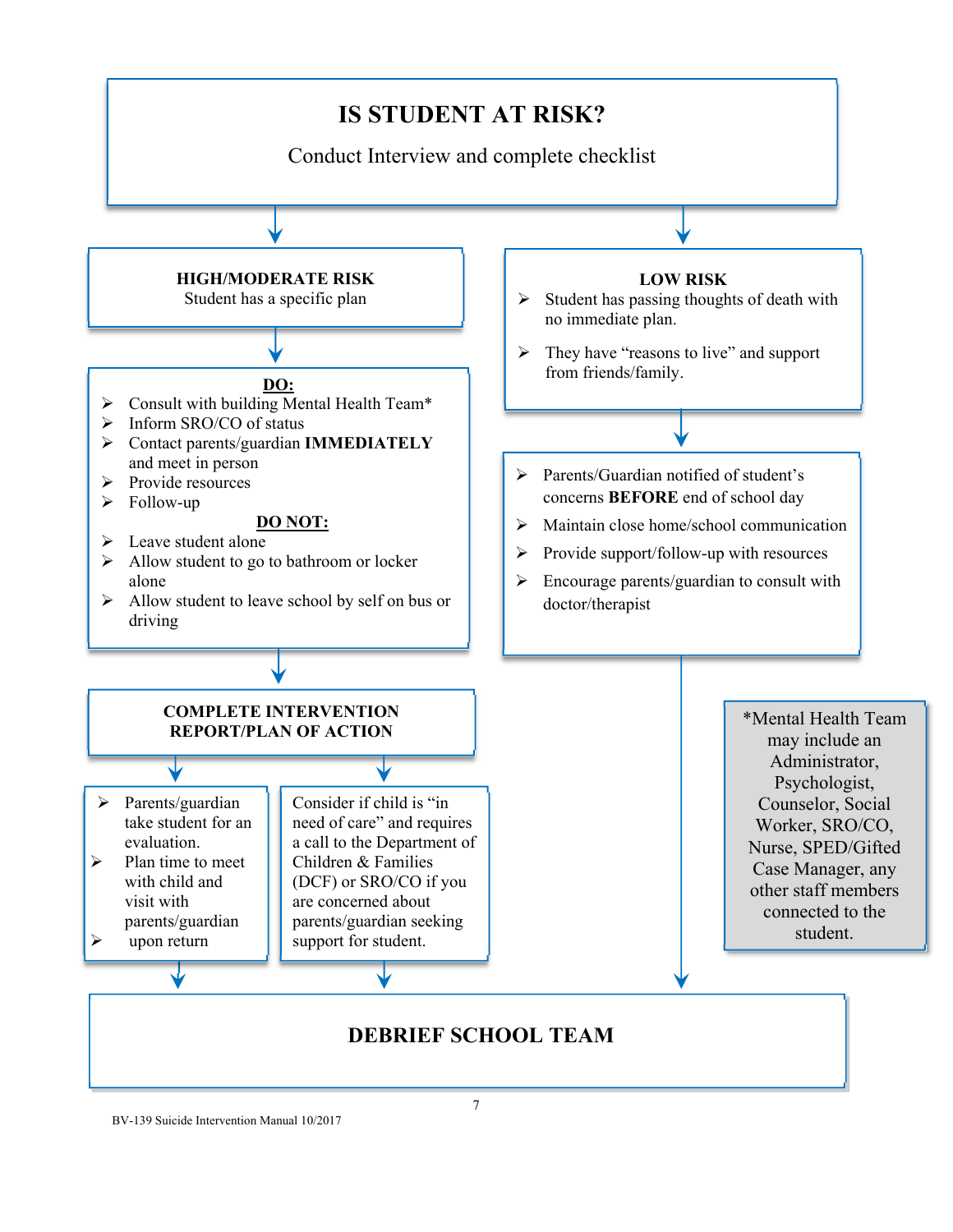## **APPENDICES**

Appendix A | BV-140 Columbia Suicide Severity Rating Scale (C-SSRS) Suicide Risk Summative Notes

Appendix B | BV-141 Intervention Report/Parent Plan of Action

Emergency Resources

Appendix C | BV-142 Re-Entry Follow-Up Meeting Checklist

Appendix D | BV-143 Suicide Risk Monitoring

Appendix E | BV-144 Student Self-Assessment (optional)

Appendix F | BV-145 Safety Plan (optional)

Appendix G | BV-146 Reasons to Live Cards (template—optional)

**CRISIS TEXT LINE** 

**Text: KS to 741741**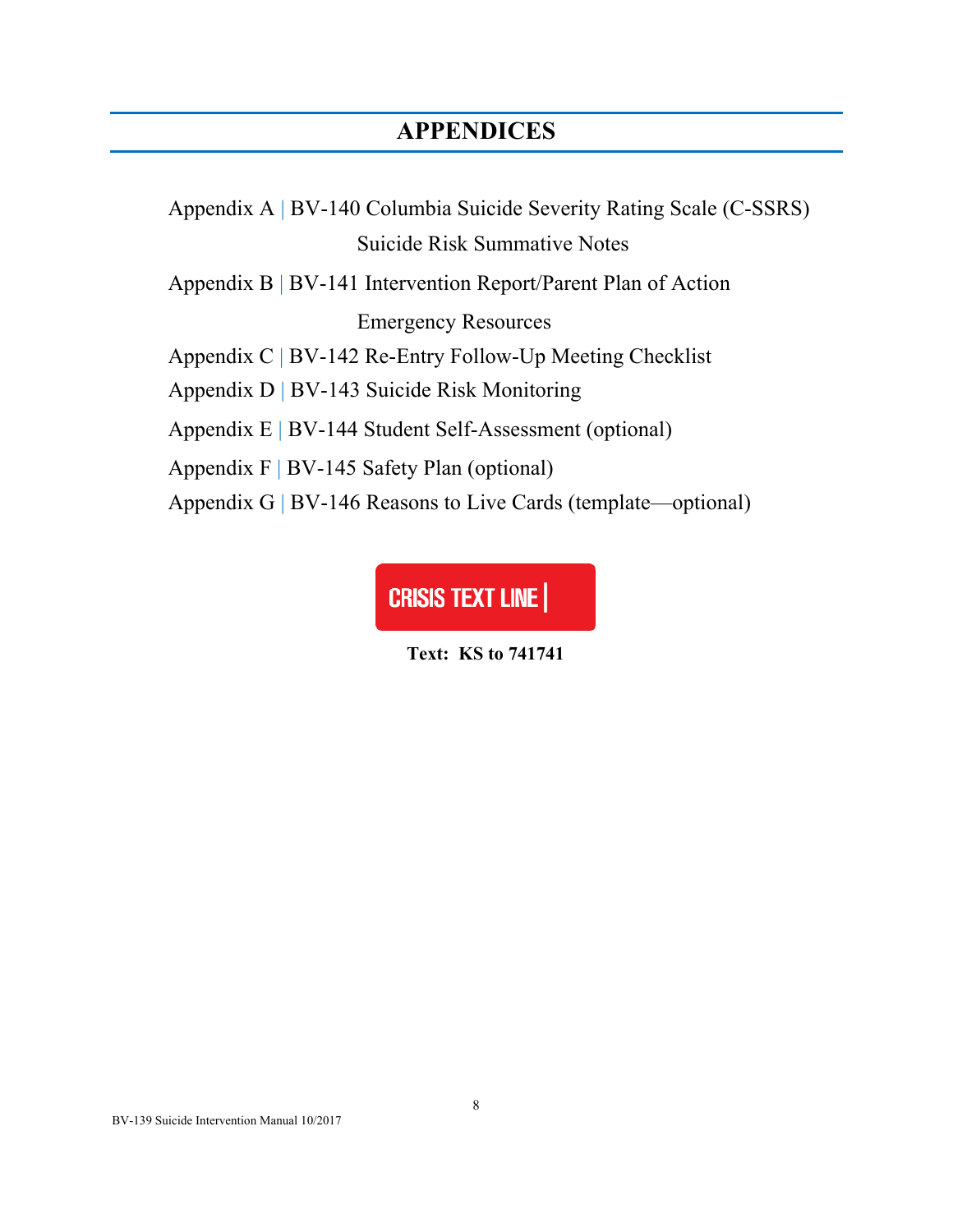## **Blue Valley Suicide Risk Assessment (Based on SAFE-T Protocol with C-SSRS)**

| <b>Step 1: Identify Risk Factors</b>                                                                                                                                                                                                                                                                                                                                                                                                                                                                                                                                                                                                                      |                                                                                                                                                                                                                                                                                                                                                                                                                                                                                                                                                                                                                                                                                                                                                                                                                                                                                                    |                         |  |
|-----------------------------------------------------------------------------------------------------------------------------------------------------------------------------------------------------------------------------------------------------------------------------------------------------------------------------------------------------------------------------------------------------------------------------------------------------------------------------------------------------------------------------------------------------------------------------------------------------------------------------------------------------------|----------------------------------------------------------------------------------------------------------------------------------------------------------------------------------------------------------------------------------------------------------------------------------------------------------------------------------------------------------------------------------------------------------------------------------------------------------------------------------------------------------------------------------------------------------------------------------------------------------------------------------------------------------------------------------------------------------------------------------------------------------------------------------------------------------------------------------------------------------------------------------------------------|-------------------------|--|
| <b>C-SSRS Suicidal Ideation Severity</b>                                                                                                                                                                                                                                                                                                                                                                                                                                                                                                                                                                                                                  |                                                                                                                                                                                                                                                                                                                                                                                                                                                                                                                                                                                                                                                                                                                                                                                                                                                                                                    | Past<br>Month           |  |
| 1) Wish to be dead<br>Have you wished you were dead or wished you could go to sleep and not wake up?                                                                                                                                                                                                                                                                                                                                                                                                                                                                                                                                                      |                                                                                                                                                                                                                                                                                                                                                                                                                                                                                                                                                                                                                                                                                                                                                                                                                                                                                                    |                         |  |
| 2) Current suicidal thoughts<br>Have you actually had any thoughts of killing yourself?                                                                                                                                                                                                                                                                                                                                                                                                                                                                                                                                                                   |                                                                                                                                                                                                                                                                                                                                                                                                                                                                                                                                                                                                                                                                                                                                                                                                                                                                                                    | Yes/No                  |  |
| 3) Suicidal thoughts w/ Method (w/no specific Plan or Intent or act)<br>Have you been thinking about how you might do this?                                                                                                                                                                                                                                                                                                                                                                                                                                                                                                                               |                                                                                                                                                                                                                                                                                                                                                                                                                                                                                                                                                                                                                                                                                                                                                                                                                                                                                                    | Yes/No                  |  |
| 4) Suicidal Intent without Specific Plan<br>Have you had these thoughts and had some intention of acting on them?                                                                                                                                                                                                                                                                                                                                                                                                                                                                                                                                         |                                                                                                                                                                                                                                                                                                                                                                                                                                                                                                                                                                                                                                                                                                                                                                                                                                                                                                    | Yes / No                |  |
| 5) Intent with Plan<br>Have you started to work out or worked out the details of how to kill yourself? Do you intend to carry out this plan?                                                                                                                                                                                                                                                                                                                                                                                                                                                                                                              |                                                                                                                                                                                                                                                                                                                                                                                                                                                                                                                                                                                                                                                                                                                                                                                                                                                                                                    | Yes / No                |  |
| C-SSRS Suicidal Behavior: "Have you ever done anything, started to do anything, or prepared to do anything to end your<br>life?"                                                                                                                                                                                                                                                                                                                                                                                                                                                                                                                          |                                                                                                                                                                                                                                                                                                                                                                                                                                                                                                                                                                                                                                                                                                                                                                                                                                                                                                    | Lifetime                |  |
| Examples: Collected pills, obtained a gun, gave away valuables, wrote a will or suicide note, took out pills but didn't                                                                                                                                                                                                                                                                                                                                                                                                                                                                                                                                   |                                                                                                                                                                                                                                                                                                                                                                                                                                                                                                                                                                                                                                                                                                                                                                                                                                                                                                    | Yes / No                |  |
| swallow any, held a gun but changed your mind or it was grabbed from your hand, went to the roof but didn't jump; or<br>actually took pills, tried to shoot yourself, cut yourself, tried to hang yourself, etc.                                                                                                                                                                                                                                                                                                                                                                                                                                          |                                                                                                                                                                                                                                                                                                                                                                                                                                                                                                                                                                                                                                                                                                                                                                                                                                                                                                    | Past 3<br><b>Months</b> |  |
| If "YES" was it within the past 3 months?                                                                                                                                                                                                                                                                                                                                                                                                                                                                                                                                                                                                                 |                                                                                                                                                                                                                                                                                                                                                                                                                                                                                                                                                                                                                                                                                                                                                                                                                                                                                                    | Yes / No                |  |
| <b>Current and Past Psychiatric Disorder</b><br>$\Box$ Mood Disorder<br>$\Box$ Psychotic disorder<br>$\Box$ Alcohol/substance abuse disorders<br>$\Box$ PTSD<br>$\Box$ ADHD<br>$\Box$ TBI<br>$\Box$ Cluster B Personality disorders or traits (i.e., Borderline,<br>Antisocial, Histrionic & Narcissistic)<br>$\Box$ Conduct problems (antisocial behavior, aggression, impulsivity)<br>$\Box$ Recent onset<br><b>Presenting Symptoms</b><br>$\Box$ Anhedonia (inability to feel pleasure)<br>$\Box$ Impulsivity<br>$\Box$ Hopelessness or despair<br>$\Box$ Anxiety and/or panic<br>$\Box$ Insomnia<br>$\Box$ Command hallucinations<br>$\Box$ Psychosis | <b>Family History</b><br>$\Box$ Suicide<br>$\Box$ Suicidal behavior<br><b>Precipitants/Stressors</b><br>$\Box$ Triggering events leading to humiliation, shame, and/or<br>despair (e.g. Loss of relationship, financial or health status)<br>(real or anticipated)<br>$\Box$ Chronic physical pain or other acute medical problem<br>(e.g. CNS disorders)<br>$\Box$ Sexual/physical abuse<br>$\Box$ Substance intoxication or withdrawal<br>$\Box$ Pending incarceration or homelessness<br>$\Box$ Legal problems<br>$\Box$ Inadequate social supports<br>$\Box$ Social isolation<br>$\Box$ Perceived burden on others<br><b>Change in Treatment</b><br>$\Box$ Recent inpatient discharge<br>$\Box$ Change in provider or treatment (i.e., medications,<br>psychotherapy, milieu)<br>$\Box$ Hopeless or dissatisfied with provider or treatment<br>$\Box$ Non-compliant or not receiving treatment |                         |  |
| to lether methoder. Agly angeificelly shout measures or changes of a finance in the home or associated                                                                                                                                                                                                                                                                                                                                                                                                                                                                                                                                                    |                                                                                                                                                                                                                                                                                                                                                                                                                                                                                                                                                                                                                                                                                                                                                                                                                                                                                                    |                         |  |

□ **Access to lethal methods:** Ask specifically about presence or absence of a firearm in the home or ease of accessing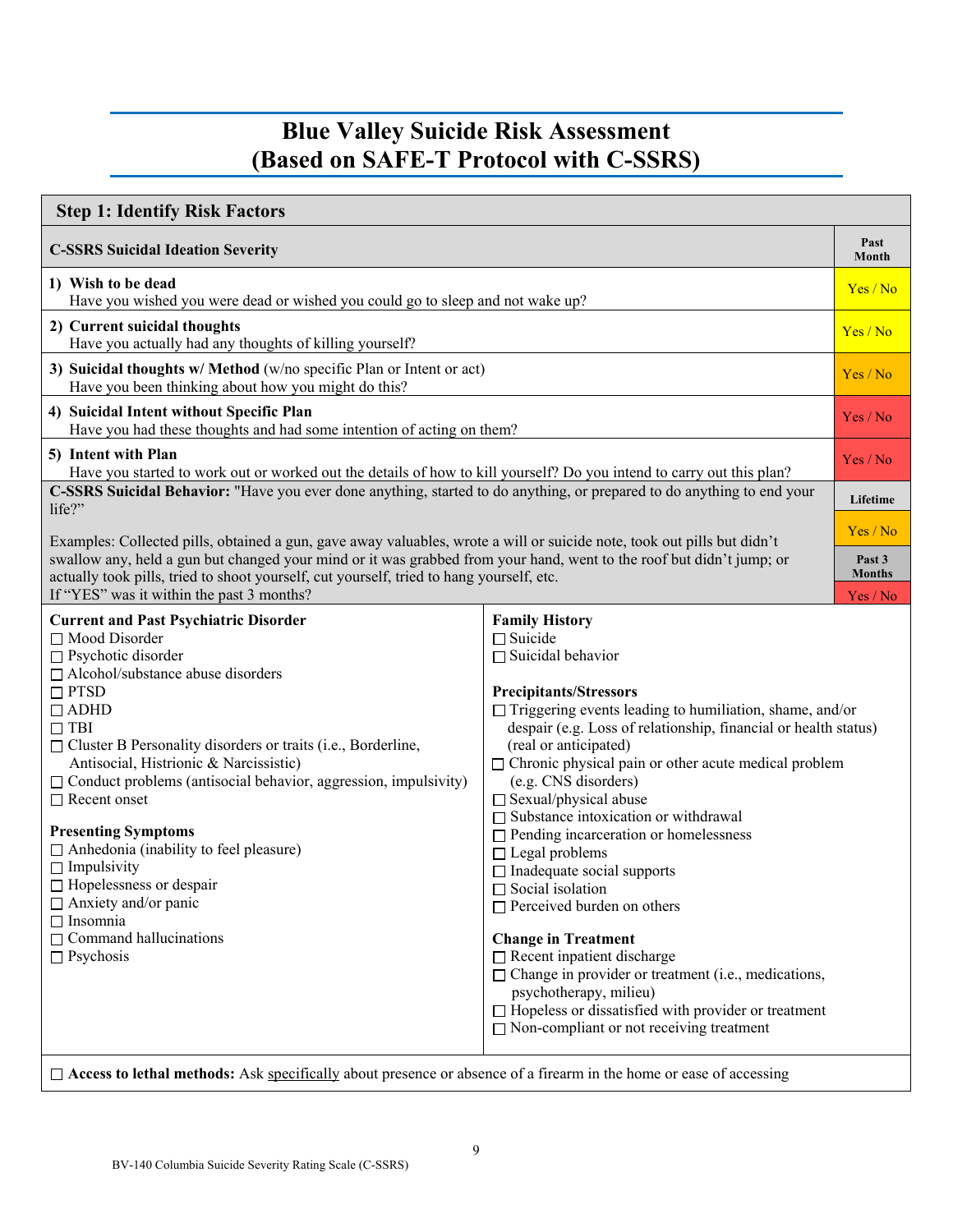| Step 2: Identify Protective Factors (Protective factors may not counteract significant acute suicide risk factors) |                                                                   |  |  |  |
|--------------------------------------------------------------------------------------------------------------------|-------------------------------------------------------------------|--|--|--|
| Internal                                                                                                           | External                                                          |  |  |  |
| $\Box$ Ability to cope with stress                                                                                 | $\Box$ Cultural, spiritual and/or moral attitudes against suicide |  |  |  |
| Frustration tolerance                                                                                              | $\Box$ Beloved pets                                               |  |  |  |
| $\Box$ Religious beliefs                                                                                           | $\Box$ Supportive social network of family or friends             |  |  |  |
| $\Box$ Fear of death or the actual act of killing self                                                             | $\Box$ Positive therapeutic relationships                         |  |  |  |
| $\Box$ Identifies reasons for living                                                                               | $\Box$ Engaged in work or school                                  |  |  |  |

#### **Step 3: Specific questioning about Thoughts, Plans, and Suicidal Intent – (see Step 1 for Ideation Severity and Behavior)**

| C-SSRS Suicidal Ideation Intensity (with respect to the most severe ideation 1-5 identified above)                             |     |                                                                    |  |
|--------------------------------------------------------------------------------------------------------------------------------|-----|--------------------------------------------------------------------|--|
| <b>Frequency</b>                                                                                                               |     |                                                                    |  |
| How many times have you had these thoughts?                                                                                    |     |                                                                    |  |
| (1) Less than once a week (2) Once a week (3) Two - five times in week (4) Daily or almost daily (5) Many times each day       |     |                                                                    |  |
|                                                                                                                                |     |                                                                    |  |
| <b>Duration</b>                                                                                                                |     |                                                                    |  |
| When you have the thoughts how long do they last?                                                                              |     |                                                                    |  |
| Fleeting – few seconds or minutes<br>(1)                                                                                       | (4) | $4-8$ hours/most of day                                            |  |
| Less than 1 hour/some of the time<br>(2)                                                                                       | (5) | More than 8 hours/persistent or continuous                         |  |
| $1 - 4$ hours/ a lot of time<br>(3)                                                                                            |     |                                                                    |  |
| Controllability                                                                                                                |     |                                                                    |  |
| Could/can you stop thinking about killing yourself or wanting to die if you want to?                                           |     |                                                                    |  |
| Easily able to control thoughts<br>(1)                                                                                         | (4) | Can control thoughts with a lot of difficulty                      |  |
| Can control thoughts with little difficulty<br>(2)                                                                             | (5) | Unable to control thoughts                                         |  |
| Can control thoughts with some difficulty<br>(3)                                                                               | (0) | Does not attempt to control thoughts                               |  |
|                                                                                                                                |     |                                                                    |  |
| <b>Deterrents</b>                                                                                                              |     |                                                                    |  |
| Are there things - anyone or anything (e.g., family, religion, pain of death) - that stopped you from wanting to die or acting |     |                                                                    |  |
| on thoughts of suicide?                                                                                                        |     |                                                                    |  |
| Deterrents definitely stopped you from attempting suicide<br>(1)                                                               | (4) | Deterrents most likely did not stop you                            |  |
| Deterrents probably stopped you<br>(2)                                                                                         | (5) | Deterrents definitely did not stop you                             |  |
| Uncertain that deterrents stopped you<br>(3)                                                                                   | (0) | Does not apply                                                     |  |
|                                                                                                                                |     |                                                                    |  |
| <b>Reasons for Ideation</b>                                                                                                    |     |                                                                    |  |
| What sort of reasons did you have for thinking about wanting to die or killing yourself? Was it to end the pain or stop the    |     |                                                                    |  |
| way you were feeling (in other words you couldn't go on living with this pain or how you were feeling) or was it to get        |     |                                                                    |  |
| attention, revenge or a reaction from others? Or both?                                                                         |     |                                                                    |  |
| (1)                                                                                                                            | (4) | Mostly to end or stop the pain (you couldn't go on living with the |  |
| Completely to get attention, revenge or a reaction from others                                                                 |     | pain or how you were feeling)                                      |  |
| (2)                                                                                                                            | (5) | Completely to end or stop the pain (you couldn't go on living with |  |
| Mostly to get attention, revenge or a reaction from others                                                                     |     | the pain or how you were feeling)                                  |  |
| Equally to get attention, revenge or a reaction from others<br>(3)                                                             | (0) | Does not apply                                                     |  |
|                                                                                                                                |     |                                                                    |  |
|                                                                                                                                |     | <b>Total Score</b>                                                 |  |

#### **Follow-up Questions to Ask the Student**  The staff member interviewing the student should ask the following questions at some point during the interview

process when it seems appropriate:

- "Do you have anything with you that would cause me concern?"
- "For your own safety and my peace of mind, can an administrator check your bag/pockets/etc.?"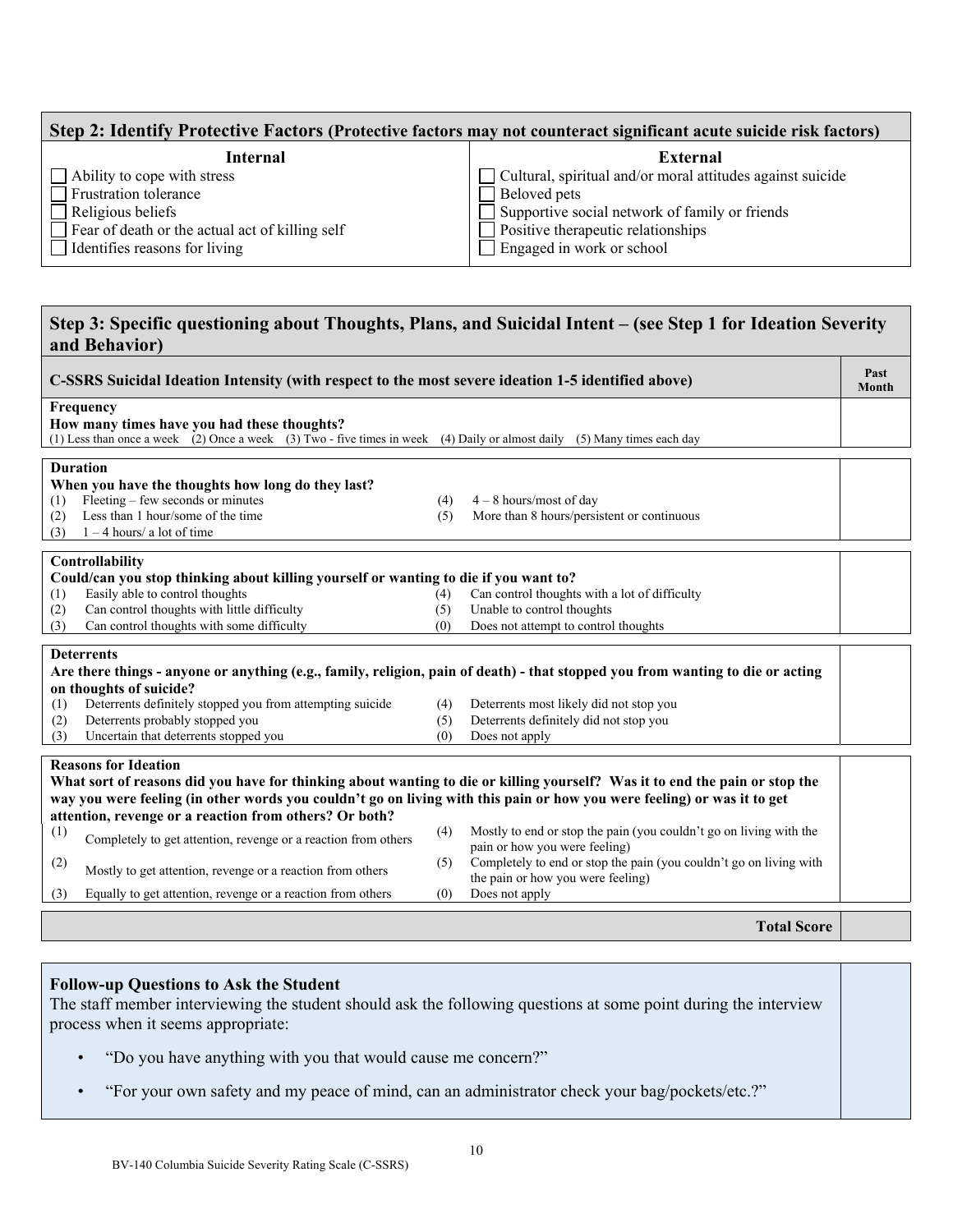#### **Step 4: Guidelines to Determine Level of Risk and Develop Interventions to LOWER Risk Level**

"The estimation of suicide risk, at the culmination of the suicide assessment, is the quintessential **clinical judgment**, since no study has identified one specific risk factor or set of risk factors as specifically predictive of suicide or other suicidal behavior."

| From The American Psychiatric Association Practice Guidelines for the Assessment and Treatment of Patients with Suicidal Behaviors, page 24.                                                                                                                                                                                                                                                                                                                                                                                                             |                                                                                                                                                                                                                                                                                                                                                                                                                                                               |  |  |  |
|----------------------------------------------------------------------------------------------------------------------------------------------------------------------------------------------------------------------------------------------------------------------------------------------------------------------------------------------------------------------------------------------------------------------------------------------------------------------------------------------------------------------------------------------------------|---------------------------------------------------------------------------------------------------------------------------------------------------------------------------------------------------------------------------------------------------------------------------------------------------------------------------------------------------------------------------------------------------------------------------------------------------------------|--|--|--|
| <b>RISK STRATIFICATION</b>                                                                                                                                                                                                                                                                                                                                                                                                                                                                                                                               | <b>BLUE VALLEY RESPONSE</b>                                                                                                                                                                                                                                                                                                                                                                                                                                   |  |  |  |
| <b>HIGH Suicide Risk</b><br>$\Box$ Suicidal ideation with intent or intent with plan in past month (C-SSRS<br>Suicidal Ideation #4 or #5)<br><b>OR</b><br>$\Box$ Suicidal behavior within past 3 months (C-SSRS Suicidal Behavior)<br><b>MODERATE Suicide Risk</b><br>□ Suicidal ideation with method, WITHOUT plan, intent or behavior<br>in past month (C-SSRS Suicidal Ideation #3) or<br>$\Box$ Suicidal behavior more than 3 months ago (C-SSRS Suicidal Behavior Lifetime)<br><b>OR</b><br>$\Box$ Multiple risk factors and few protective factors | $\Box$ Consult with building mental health team including<br>administration.<br>$\Box$ Contact parents immediately and arrange to meet in<br>person.<br>$\Box$ Provide resources for student to complete further risk<br>assessment<br>$\Box$ Stay with student until student is transported for out of<br>district assessment<br>$\Box$ Follow-up and document outcome of psychiatric<br>evaluation<br>$\Box$ Utilize Blue Valley Return to School Protocol. |  |  |  |
| <b>LOW Suicide Risk</b><br>□ Wish to die or Suicidal Ideation WITHOUT method, intent, plan or behavior<br>(C-SSRS Suicidal Ideation #1 or #2)<br>OR<br>$\Box$ Modifiable risk factors and strong protective factors or<br>$\Box$ No reported history of Suicidal Ideation or Behavior                                                                                                                                                                                                                                                                    | $\Box$ Consult with building mental health team including<br>administration.<br>$\Box$ Contact parents/guardian immediately and inform of<br>concerns.<br>$\Box$ Provide resources and encourage parents to consult<br>with doctor/therapist.<br>$\Box$ Maintain close home/school communication                                                                                                                                                              |  |  |  |

#### **Step 5: Documentation**

#### **Risk Level**

[ ] High Suicide Risk [] Moderate Suicide Risk [ ] Low Suicide Risk

#### **Clinical Note**

□ Your clinical observation

- Relevant mental status information
- $\Box$  Methods of suicide risk evaluation

**Brief Evaluation Summary** 

□ Warning signs

Risk indicators

Protective factors

 $\hfill\Box$  <br> Access to lethal means

Collateral sources used and relevant information obtained

Specific assessment data to support risk determination

Rationale for actions taken and not taken

Provision of Crisis Line 1-800-273-TALK(8255)  $\Box$  Implementation of Safety Plan (If Applicable)

| <b>Performance/Degree</b> | <b>Risk Present</b>                                                    | <b>Moderate Risk</b>                                                      | <b>High Risk</b>                                            |
|---------------------------|------------------------------------------------------------------------|---------------------------------------------------------------------------|-------------------------------------------------------------|
| School Attendance         | $\Box$ No change noted, attendance<br>pattern is not consistent        | $\Box$ Increasing number of<br>absences over previous 6<br>weeks          | $\Box$ Significant<br>absences/truancy                      |
| Discipline/Legal          | $\Box$ No significant school<br>discipline issues/legal<br>involvement | $\Box$ Prior significant school<br>discipline issues/legal<br>involvement | $\Box$ Current school<br>consequences/legal<br>consequences |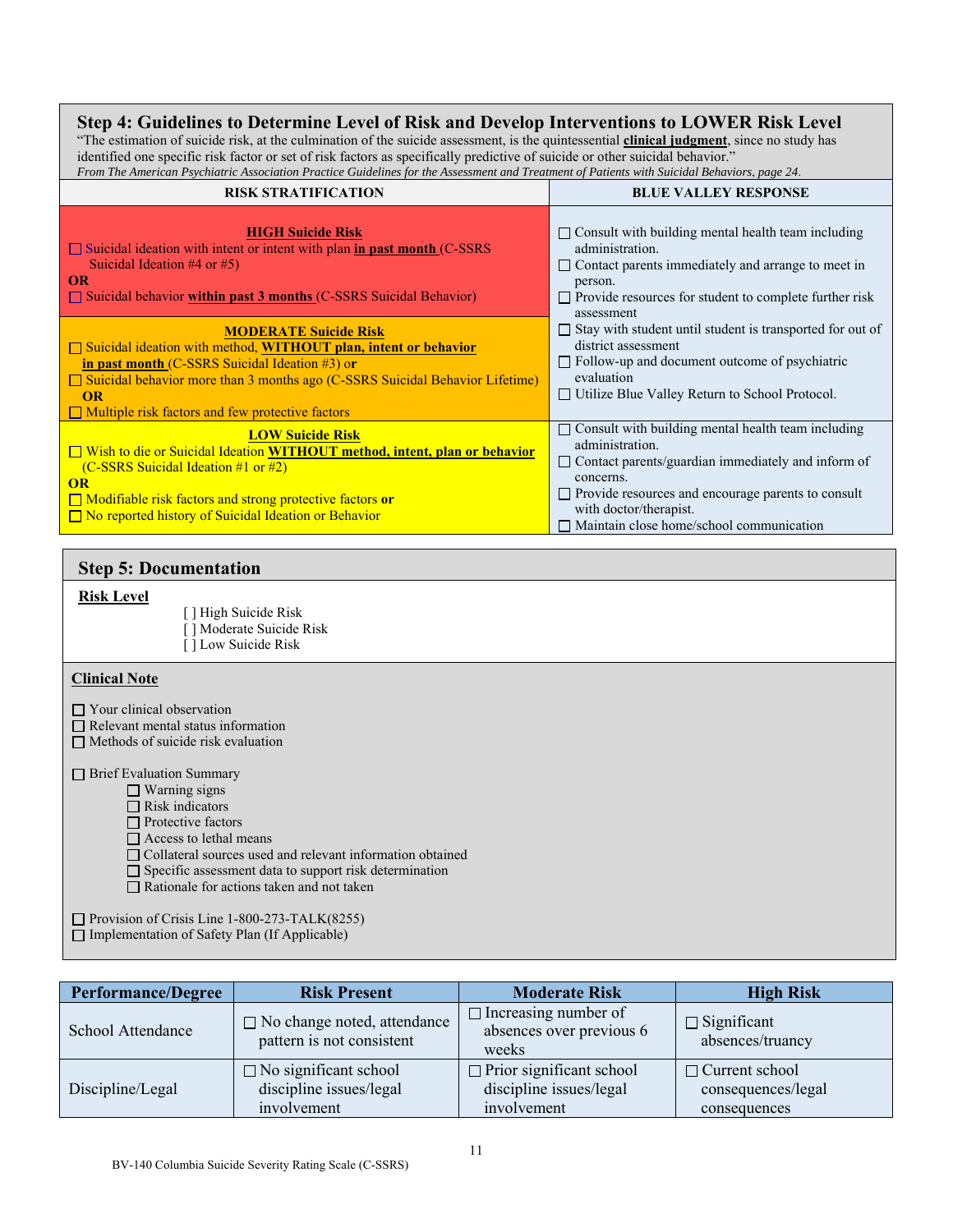## **Assessment Summative Notes**

| <b>Next Steps</b>                         | <b>Notes</b> |
|-------------------------------------------|--------------|
| <b>High Suicide Risk</b>                  |              |
| Moderate Suicide Risk                     |              |
| Low Suicide Risk                          |              |
| <b>Communication to</b><br><b>Parents</b> | <b>Notes</b> |
|                                           |              |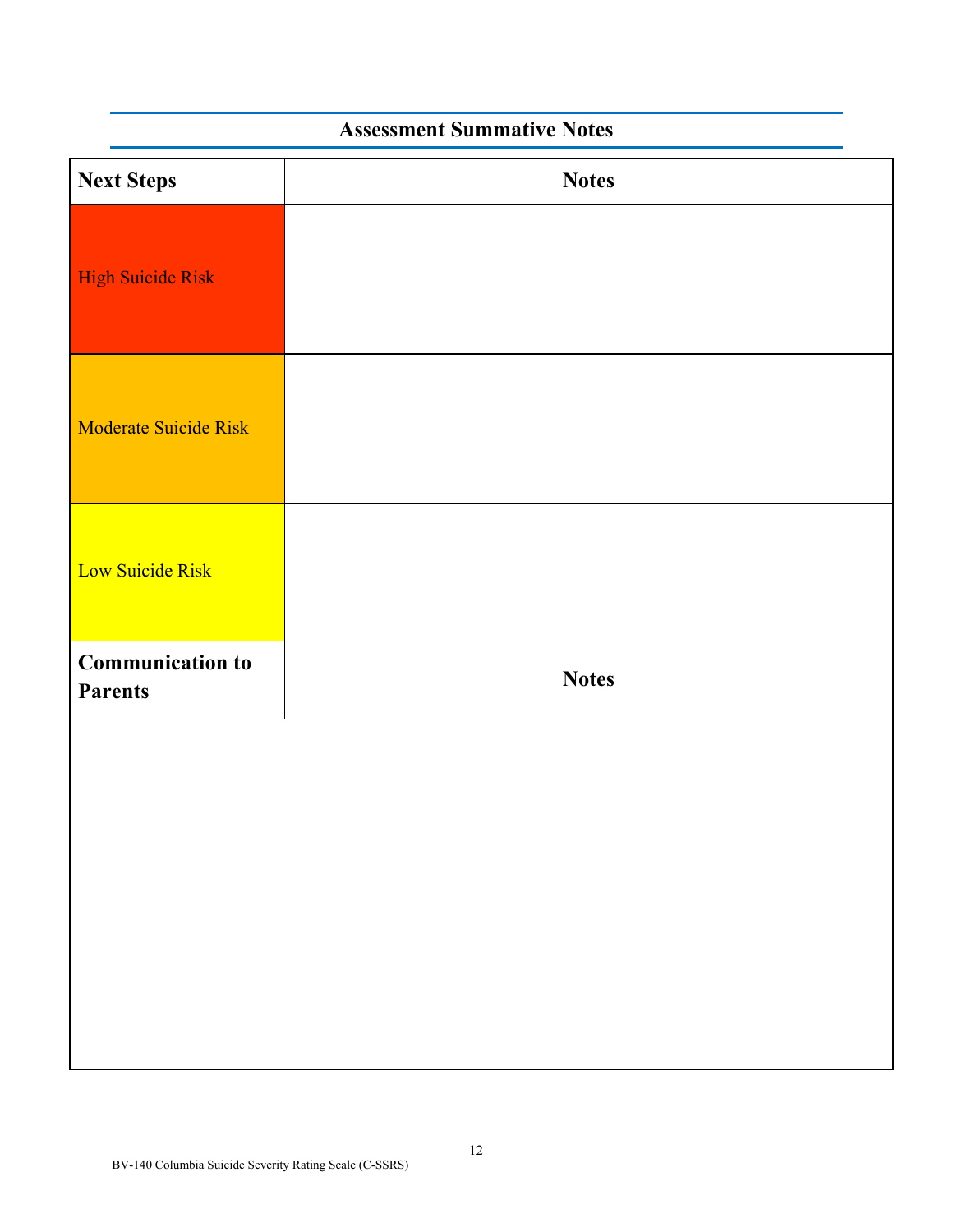## **Parent/Guardian Plan of Action**

BLUE VALLEY SCHOOL DISTRICT

| <b>Student Name</b>                                                                                                                                                                                                                                                                                                                                       | Date  |  |  |
|-----------------------------------------------------------------------------------------------------------------------------------------------------------------------------------------------------------------------------------------------------------------------------------------------------------------------------------------------------------|-------|--|--|
| I understand that my child has been assessed as being at-risk for suicide due to the following indicators:<br>Has considered suicide or is considering suicide.<br>Has the means available or immediate accessibility.<br>Other:<br><u> 1980 - John Stein, mars and der Stein Stein Stein Stein Stein Stein Stein Stein Stein Stein Stein Stein Stein</u> |       |  |  |
| <b>SEE THE SEPARATE SHEET FOR EMERGENCY RESOURCES</b>                                                                                                                                                                                                                                                                                                     |       |  |  |
|                                                                                                                                                                                                                                                                                                                                                           |       |  |  |
| Appointment with Physician (family practitioner, psychiatrist):<br>Date:                                                                                                                                                                                                                                                                                  |       |  |  |
| Appointment with Outside Therapist Counselor:<br><u> 1980 - Johann Barn, mars ann an t-Amhain Aonaich an t-Aonaich an t-Aonaich ann an t-Aonaich ann an t-Aonaich</u><br>Date:                                                                                                                                                                            |       |  |  |
| Student scheduled follow-up visit with School Counselor, School Psychologist, School Social<br>Worker:<br>Date:<br><u> Alexandria de la contrada de la contrada de la contrada de la contrada de la contrada de la contrada de la c</u>                                                                                                                   |       |  |  |
| <b>Release to Parent/Guardian</b>                                                                                                                                                                                                                                                                                                                         |       |  |  |
| I have been informed by school personnel of their concerns for my child's safety. I understand that I<br>am responsible for taking action necessary to ensure my child's continued safety:                                                                                                                                                                |       |  |  |
| Parent/Guardian Signature:                                                                                                                                                                                                                                                                                                                                | Date  |  |  |
| <b>Parent/Guardian Contact by Staff Member</b>                                                                                                                                                                                                                                                                                                            |       |  |  |
| Note:                                                                                                                                                                                                                                                                                                                                                     |       |  |  |
| Staff Signature:                                                                                                                                                                                                                                                                                                                                          | Date: |  |  |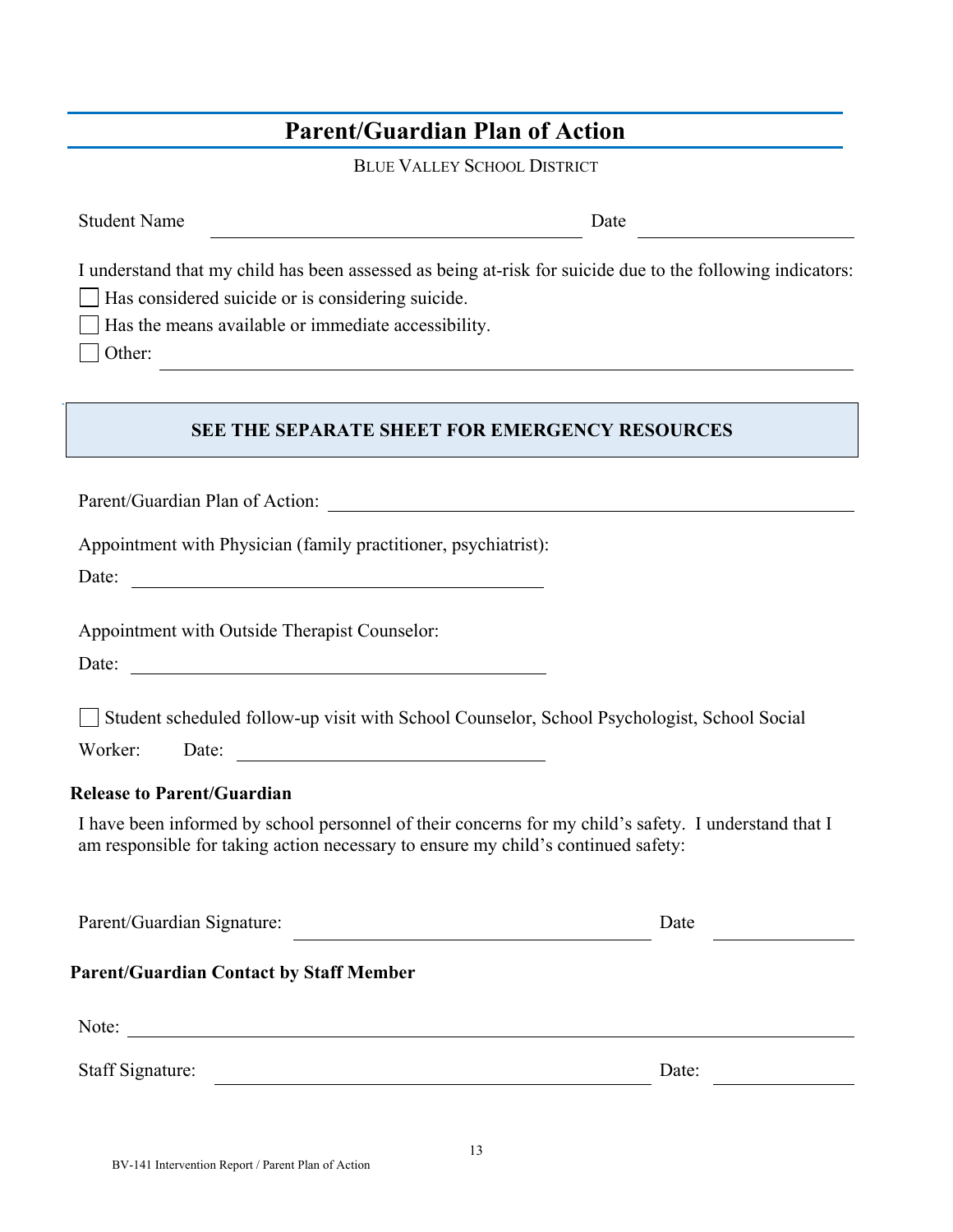#### **Contact for Transfer/Admit Location KANSAS KVC Prairie Ridge Hospital Admissions** 913-890-7468 FAX 913-426-9057 4300 Brenner Dr. Kansas City, Kansas 66104 **University of Kansas Hospital, Marillac Campus\***  913-681-5437 or 913-951-4300 FAX 913-951-4338 8000 W. 127th St. Overland Park, KS 66213 **Children's Mercy Hospital Kansas\*\***  913-696-8000 Ask for Social Work 5808 W. 110<sup>th</sup> St. Overland Park KS 66211 **Johnson County Mental Health\*** *After Hours Emergency Number 913-268-0156* www.mentalhealth.joco.org **Olathe**: 913-715-7700 **Mission**: 913-831-2550 **Shawnee**: 913-826-4100 **Kids TLC**  *24/7 Hotline* 913-324-3619 www.kidstlc.org 480 Rogers Road Olathe, KS 66062 **MISSOURI Crittenton Children's Center** 816-767-4206 FAX 767-4158 10918 Elm Ave. Kansas City, MO 64134 **Research Psychiatric\*** Ask for the adolescent psychiatric hospital (not emergency room) 816-235-8162 FAX 816-298-8766 2323 E. 63rd St. Kansas City, MO 64131 **Two Rivers** 816-356-5688 FAX 816-382-6822 5121 Raytown Road Kansas City, MO 64133 **Children's Mercy Hospital\*\*** 816-234-3000 Ask for Social Work 2401 Gillham Rd, Kansas City, MO 64108 **OTHER RESOURCES National Suicide Prevention Lifeline**  www.suicidepreventionlifeline.org or www.headquarterscounselingcenter.org 1-800-273-8255 1-785-841-2345 **Crisis Text Line WWW.crisistextline.org** Text: KS to 741741 **TREVOR Project Lifeline**  TREVOR Project Liteline<br>  $(LGBTQ)$  Www.thetrevorproject.org TREVOR to 1-202-304-1200

**Emergency Resources** 

\*No cost evaluation \*\*Emergency Room charges will apply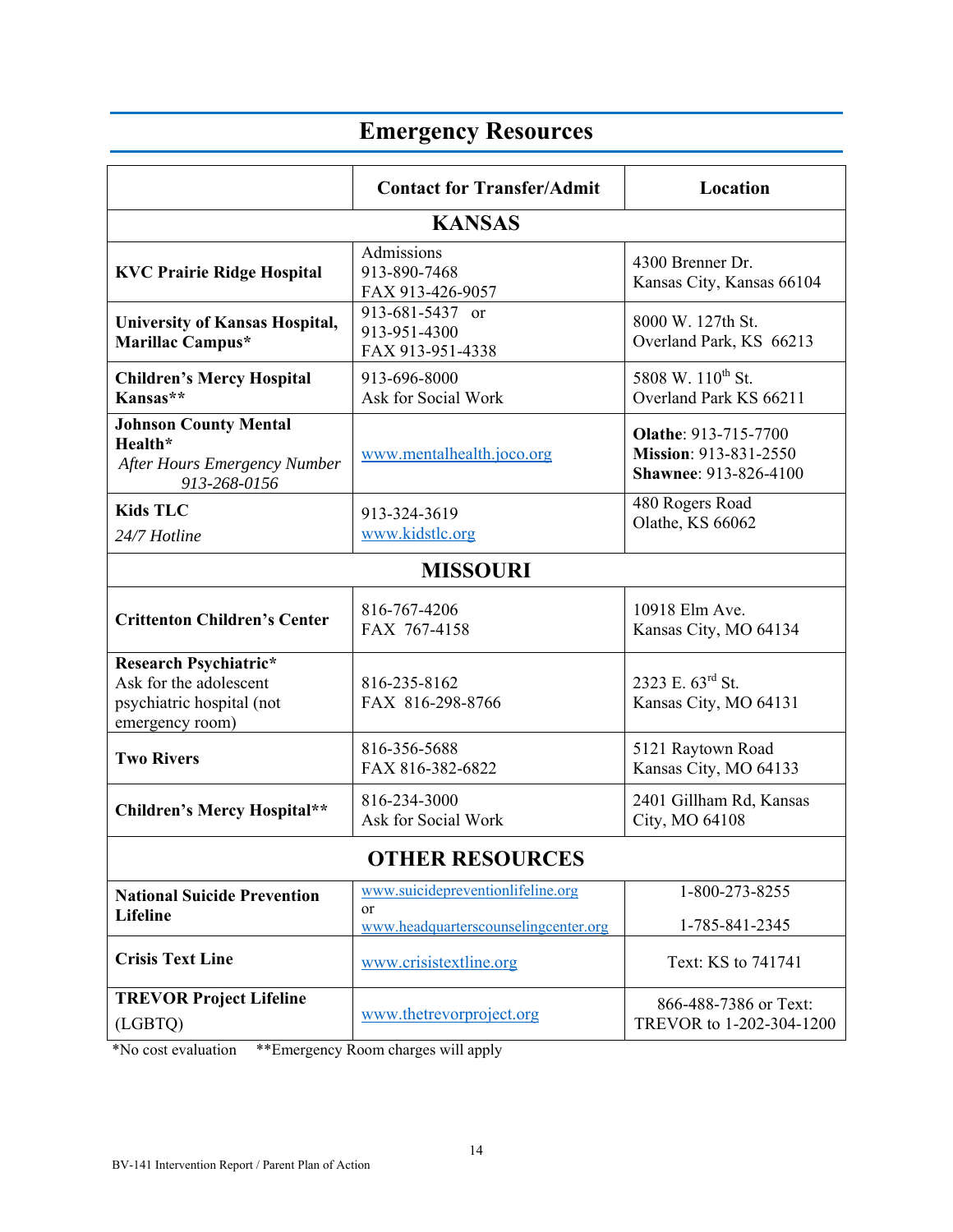## **Re-Entry/Follow-up Meeting Checklist**

Student Name Date of Re-Entry/Follow-Up

Grade Lead Mental Health Team Member/Main Contact

*Welcome the student and family back to school. Invite student and family to review their experience and express possible concerns about their absence.* 

NOTES:

**Questions to Ask Family (**What triggered the recent events?)

- Was a release signed to talk to the hospital? Offer Authorization to Disclose Medical Information (BV-166) to parents to sign if they choose.
- What safety plan was created for your student with the hospital staff?
- Is there anything that would benefit the school to know to improve student experience?
- What supports can we place for your student to help during the school day?
- What outside supports are in place? Is there a signed release to talk to the therapist?

NOTES:

**Questions to Ask Student** (This can include parents or be done individually with the student.)

- What triggered or caused your recent feelings and thoughts about suicide?
- What subjects or classes are you most worried about?
- Who are your staff/school supports?
- What would you like staff to know? (Teacher notification in person)
- Develop a plan of what student will tell friends/peers about absence.
- Discuss academic interventions/plan.

| NOTES:                    |    |                                                         |                   |                  |
|---------------------------|----|---------------------------------------------------------|-------------------|------------------|
|                           |    |                                                         |                   |                  |
|                           |    |                                                         |                   |                  |
|                           |    | Was there a safety plan created with outside resources? | Yes               | N <sub>o</sub>   |
| *Scheduled Check-in Dates |    |                                                         |                   |                  |
| <b>Week One</b>           |    | <b>Week Two</b>                                         | <b>Week Three</b> | <b>Week Four</b> |
| #1                        | #1 | #1                                                      |                   | #1               |
| #2                        |    |                                                         |                   |                  |
| #3                        |    |                                                         |                   |                  |
| #4                        |    |                                                         |                   |                  |
| #5                        |    |                                                         |                   |                  |

\*The team member should plan on at least weekly follow-up meetings with the student for at least 3 weeks.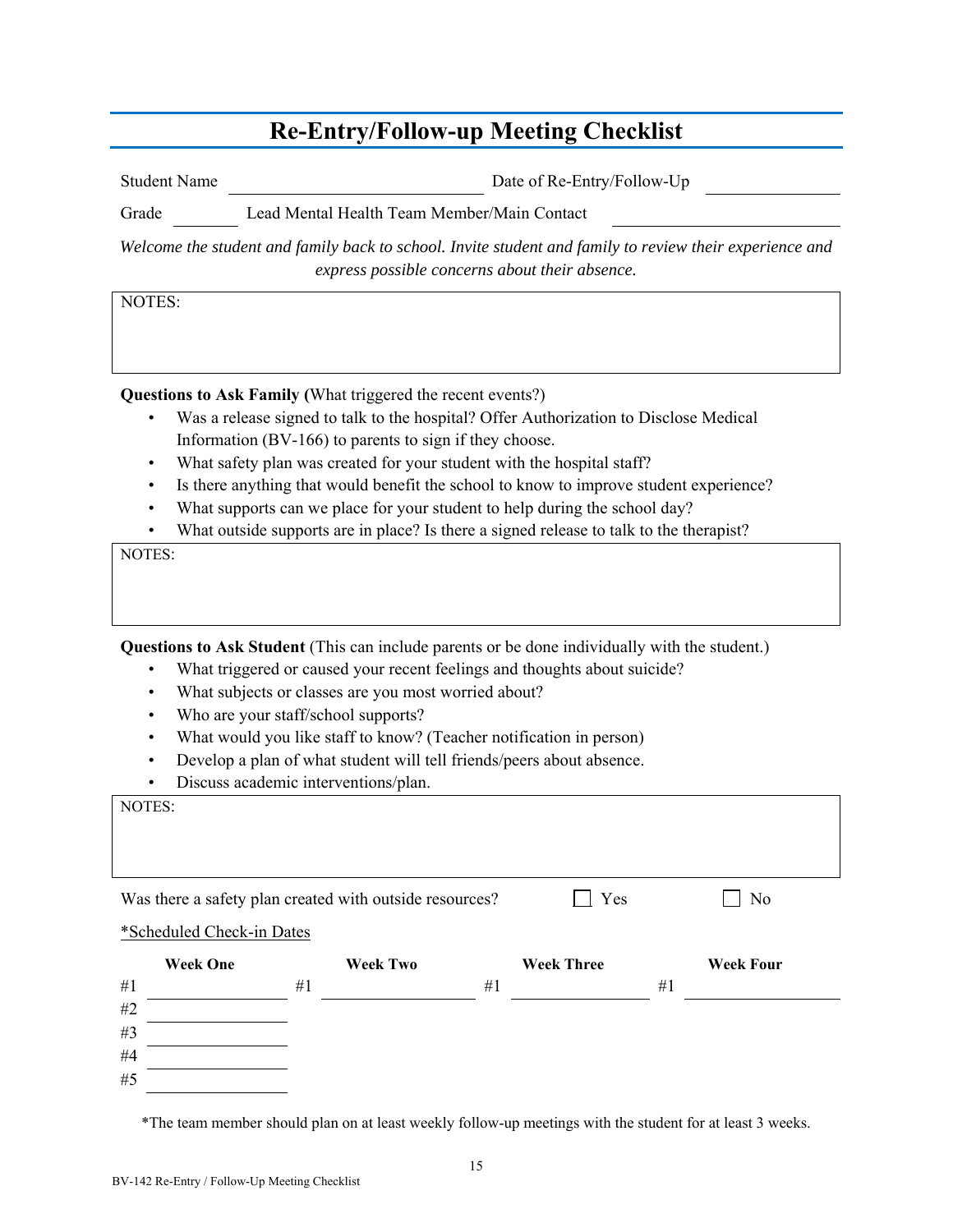## **Suicide Risk Monitoring**

Use this document when talking to a student who returns to school after a suicide intervention has been initiated and/or when talking to a student who returns to school after a hospitalization for self-harm or potential self-harm.

|              | Student                                                                      |                            | Staff                                                            |   |                     | Date |                                |
|--------------|------------------------------------------------------------------------------|----------------------------|------------------------------------------------------------------|---|---------------------|------|--------------------------------|
|              | 1. Are you having thoughts of suicide or harming yourself?                   | Yes (complete C-SSRS tool) |                                                                  |   | No (continue below) |      |                                |
|              | 2. Risk Factors                                                              |                            |                                                                  |   |                     |      |                                |
| A.           | How hopeless do you feel that things will get better?                        |                            |                                                                  |   |                     |      |                                |
|              | Not at All                                                                   | $\mathbf{1}$               | $\overline{2}$                                                   | 3 | $4 \mid$            | 5    | A Great Deal                   |
| <b>B.</b>    | How much do you feel like a burden to others?                                |                            |                                                                  |   |                     |      |                                |
|              | Not at All                                                                   | 1                          | $\overline{2}$                                                   | 3 | $\perp$<br>4        | 5    | A Great Deal                   |
| C.           | How depressed, sad, or down do you currently feel?                           |                            |                                                                  |   |                     |      |                                |
|              | Not at All                                                                   | 1                          | $\overline{2}$                                                   | 3 | 4<br>$\perp$        | 5    | A Great Deal                   |
| D.           | How disconnected to you feel from others?                                    |                            |                                                                  |   |                     |      |                                |
|              | Not at All                                                                   | 1                          | $\overline{2}$                                                   | 3 | 4                   | 5.   | A Great Deal                   |
| Е.           | Is there a specific trigger/stressor for you? If so, has it improved at all? |                            |                                                                  |   |                     |      |                                |
|              |                                                                              |                            |                                                                  |   |                     |      |                                |
|              |                                                                              |                            |                                                                  |   |                     |      |                                |
|              | Not at All                                                                   | 2                          | 3                                                                |   | 4                   | 5.   | A Great Deal                   |
| <b>Notes</b> |                                                                              |                            |                                                                  |   |                     |      |                                |
|              |                                                                              |                            |                                                                  |   |                     |      |                                |
|              |                                                                              |                            |                                                                  |   |                     |      |                                |
|              |                                                                              |                            |                                                                  |   |                     |      |                                |
|              | 2. Protective Factors                                                        |                            |                                                                  |   |                     |      |                                |
|              | Coping with stress                                                           |                            | Tolerating                                                       |   | Religious beliefs   |      | Fear of death,                 |
|              | Identifies reasons<br>to live                                                |                            | frustration<br>Cultural, spiritual<br>beliefs against<br>suicide |   | Beloved pets        |      | killing self<br>Social network |
|              | Therapeutic<br>relationships                                                 |                            | School/work<br>engagement                                        |   |                     |      |                                |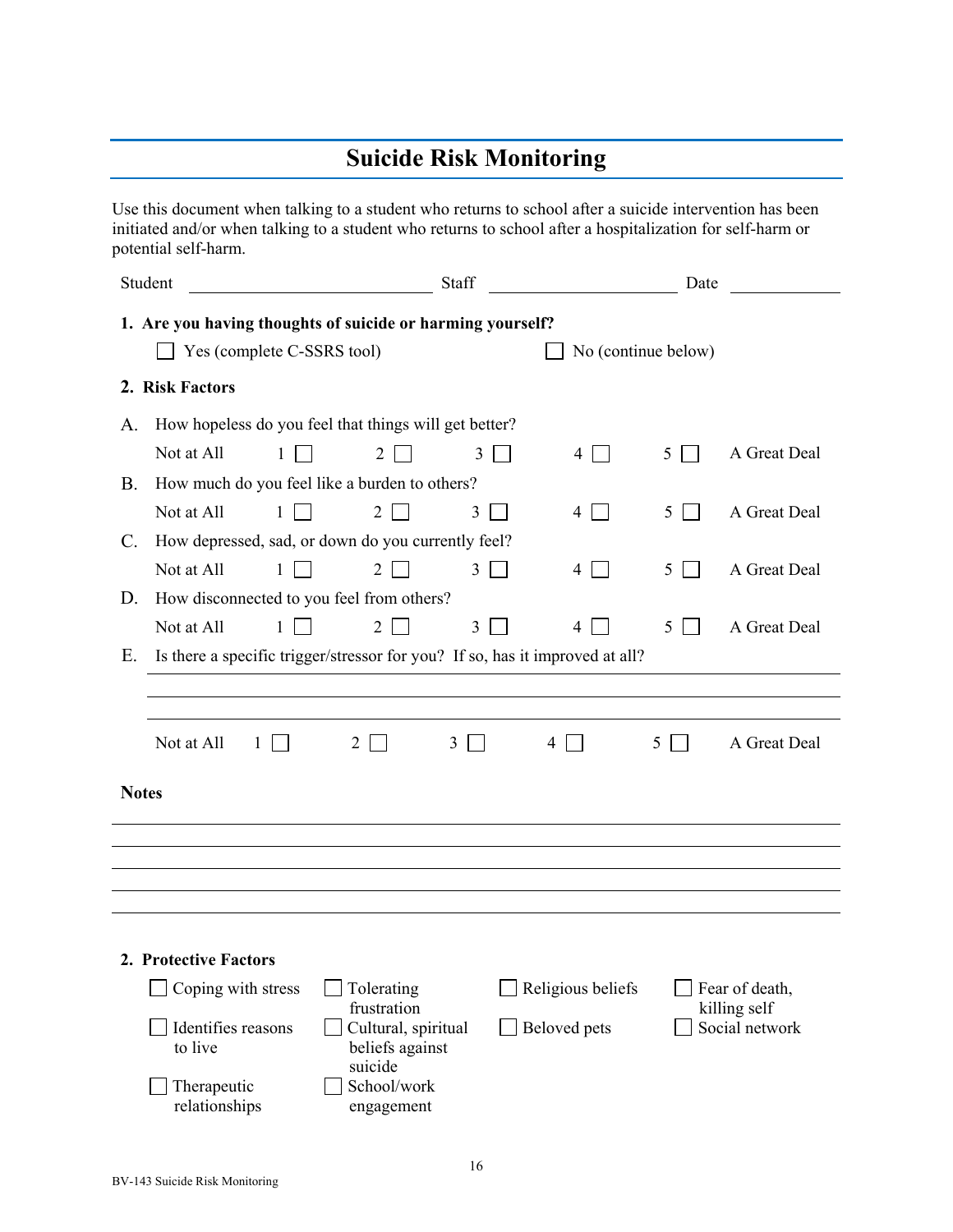#### **Reasons for Living (things good at, like to do, enjoy)**

- 1. 2. <u> 1989 - Johann Stoff, deutscher Stoffen und der Stoffen und der Stoffen und der Stoffen und der Stoffen und der</u>
- 3.

#### **Supportive People**

1. 2. 3.

#### **Notes**

#### **Current Impression of Student Status & Final Notes**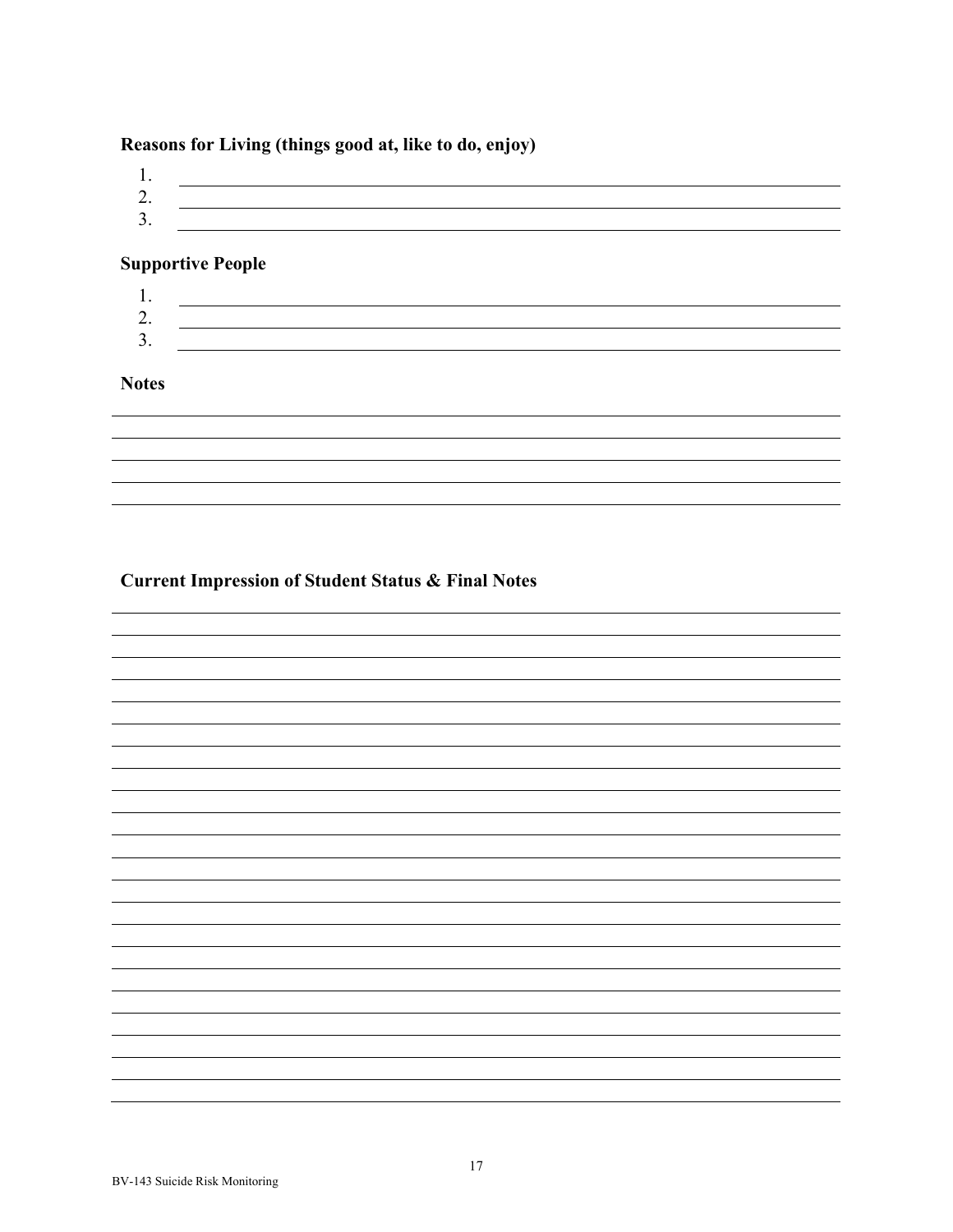|    |                                                      |                | <b>Student Self-Assessment</b>                     |           |                            |  |
|----|------------------------------------------------------|----------------|----------------------------------------------------|-----------|----------------------------|--|
|    |                                                      |                |                                                    |           |                            |  |
| 1. | How is your energy?                                  |                |                                                    |           |                            |  |
|    | $\mathbf{1}$                                         | 2              | $\vert$ 3                                          | 4         | $\overline{\phantom{a}}$ 5 |  |
|    | Hard to get out<br>of bed                            |                |                                                    |           | Best day ever              |  |
| 2. | How stressed do you feel?                            |                |                                                    |           |                            |  |
|    | $\sqsupset$ 1                                        | $\overline{2}$ | $\Box$ 3                                           | 4         | $\overline{\phantom{0}}$ 5 |  |
|    | Relaxed                                              |                |                                                    |           | Overwhelmed                |  |
| 3. | Do you have hope?                                    |                |                                                    |           |                            |  |
|    | $\Box$ 1                                             | $\overline{2}$ | $\Box$ 3                                           | 4         | $\overline{\phantom{0}}$ 5 |  |
|    | I will always<br>feel this bad                       |                |                                                    |           | I will get better          |  |
|    | Have you thought about ways you could hurt yourself? |                |                                                    |           |                            |  |
| 4. |                                                      |                |                                                    |           |                            |  |
|    | $\Box$ 1                                             | $\overline{2}$ | $\Box$ 3                                           | 4         | $\Box$ 5                   |  |
|    | NO                                                   |                | Kind of                                            |           | I have a detailed<br>plan  |  |
| 5. |                                                      |                | How often have you thought about hurting yourself? |           |                            |  |
|    | $\mathbf{1}$                                         | $\overline{2}$ | $\Box$ 3                                           | $\vert 4$ | $\overline{\phantom{0}}$ 5 |  |
|    | Almost never                                         |                | Once or twice                                      |           | Almost always              |  |
| 6. |                                                      |                |                                                    |           |                            |  |
|    | How do you feel right now?                           |                |                                                    |           |                            |  |
|    | $\mathbf{1}$<br>Strong                               | $\overline{2}$ | $\Box$ 3                                           | 4         | $\Box$ 5<br>Weak           |  |
| 7. | How are you sleeping?                                |                |                                                    |           |                            |  |
|    | $\mathbf{1}$                                         | $\sqrt{2}$     | $\Box$ 3                                           | $\vert 4$ | $\overline{5}$             |  |

\*Evaluator should consider cognitive and developmental age of student when considering use of a self-evaluation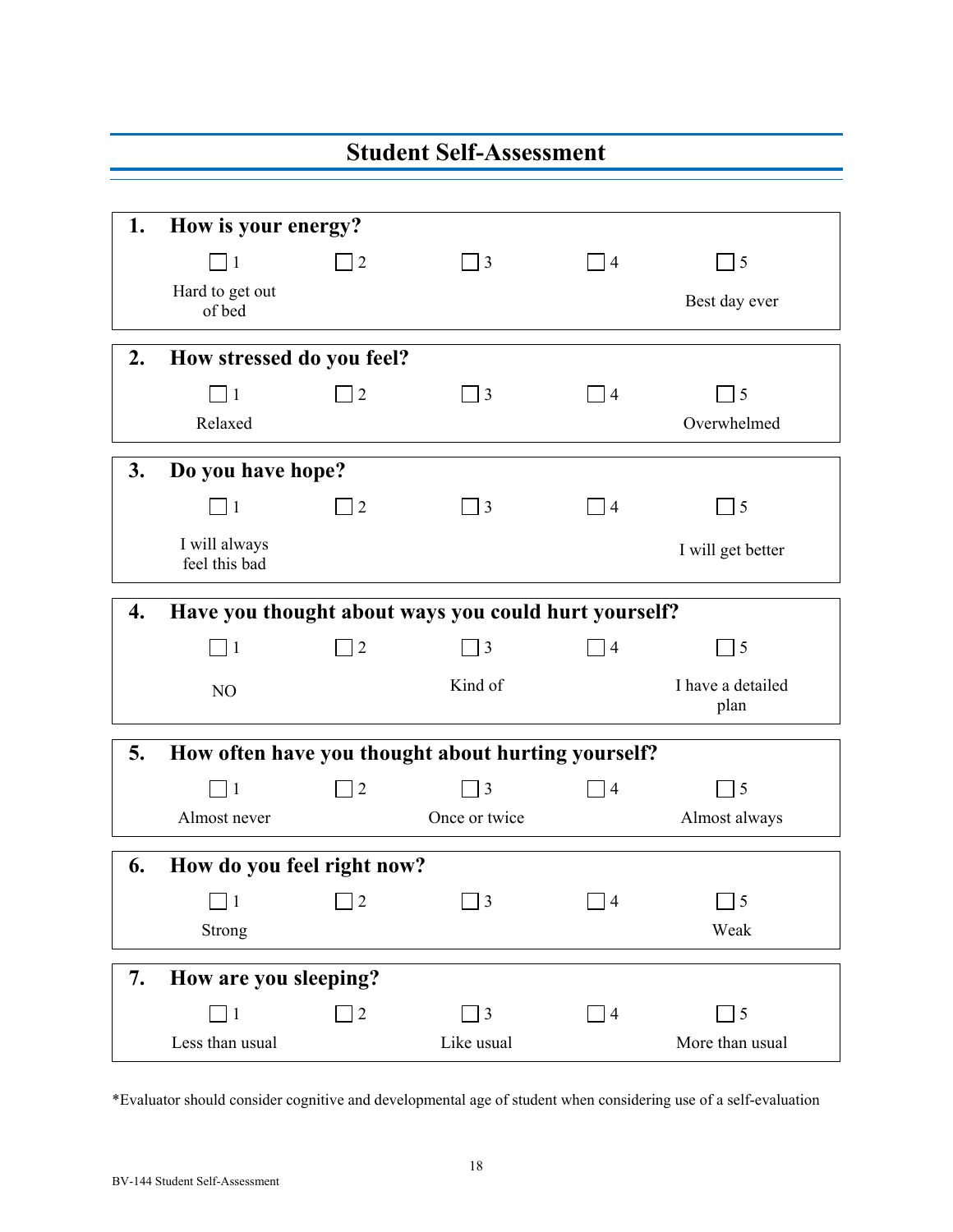## **Safety Plan**

Think of the most recent suicidal crisis. Write a one to two sentence description of what **triggered** the suicidal crisis



**Suicidal Thoughts and Behaviors**: What are the thoughts, emotions, or behaviors that let you (and those around you) know that you were in crisis?



**Internal Coping**: What can you do on your own to distract yourself from suicidal thoughts? What do you like to do? What have you done in the past?



**External Coping**: Who and/or what can help distract you from your suidical thoughts?

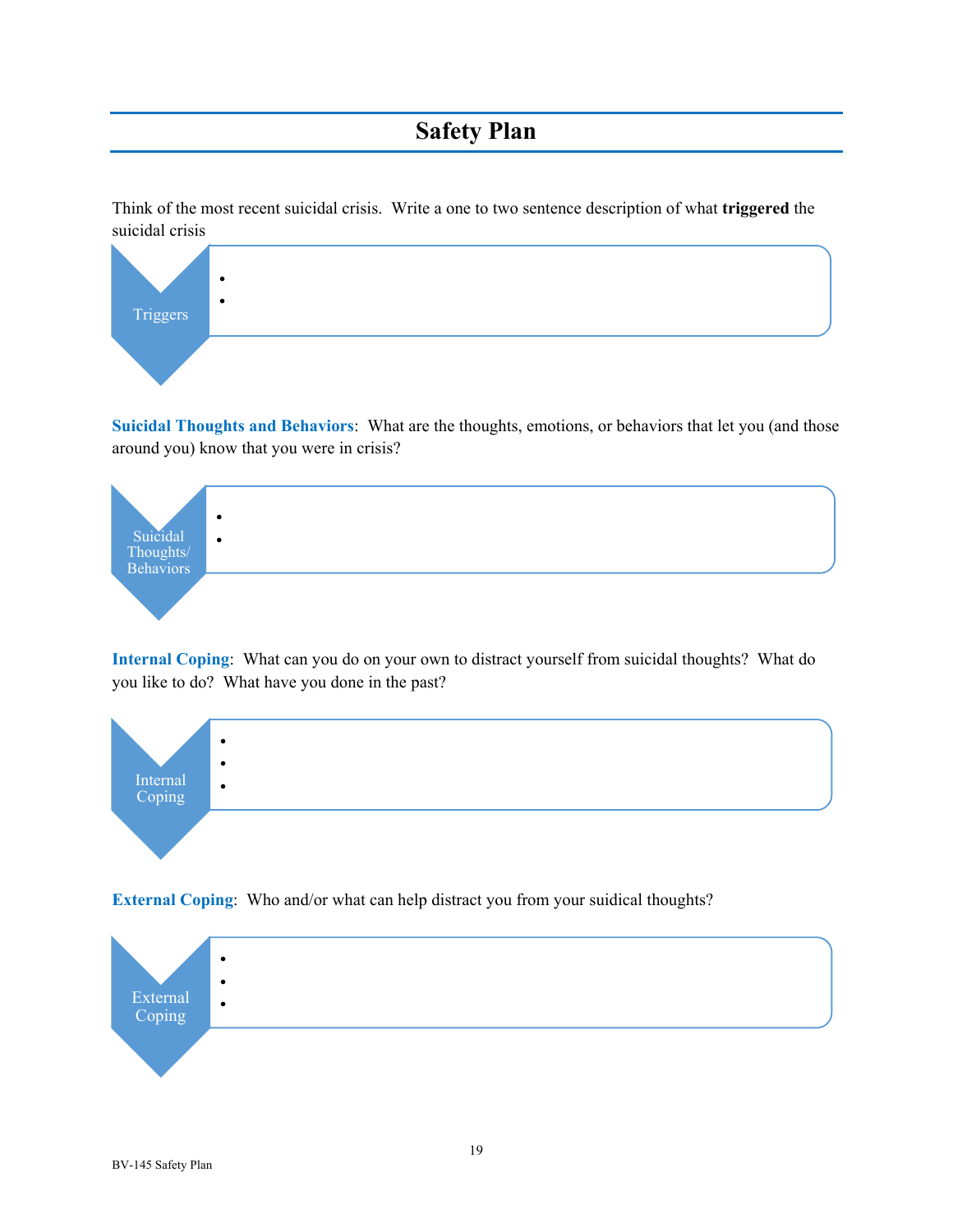**Safety Plan**: List your coping strategies from the past, starting with the most enjoyable.



**Emergency Numbers** I will call in the event that my suicidal thoughts continue or get worse after using the coping strategies listed above:

| People to<br>$\overline{Cal}$ | • Safe and Trusted Adult<br>• School Personnel<br>• National Suicide Prevention Lifeline: 1-800-TALK (8255)<br>•911 |
|-------------------------------|---------------------------------------------------------------------------------------------------------------------|
|                               |                                                                                                                     |

If no one is available and I have tried all of the coping strategies listed above, and still believe I might do something to end my life, I will go to the emergency room \_\_\_\_\_\_\_\_\_\_\_\_\_\_\_\_\_\_\_\_\_\_\_\_\_\_\_ or call 911.

By signing below, I agree that I have been part of the creation of this safety plan and that I intend to use it when I am having thoughts of suicide. I realize that my signature below does not make this a legal contract, but rather a plan for my continued well-being and happiness.

| Student                             | Signature | Date |
|-------------------------------------|-----------|------|
| School Personnel/Credential         | Signature | Date |
| Supervisor/Administrator/Credential | Signature | Date |
| Parent/Guardian                     | Signature | Date |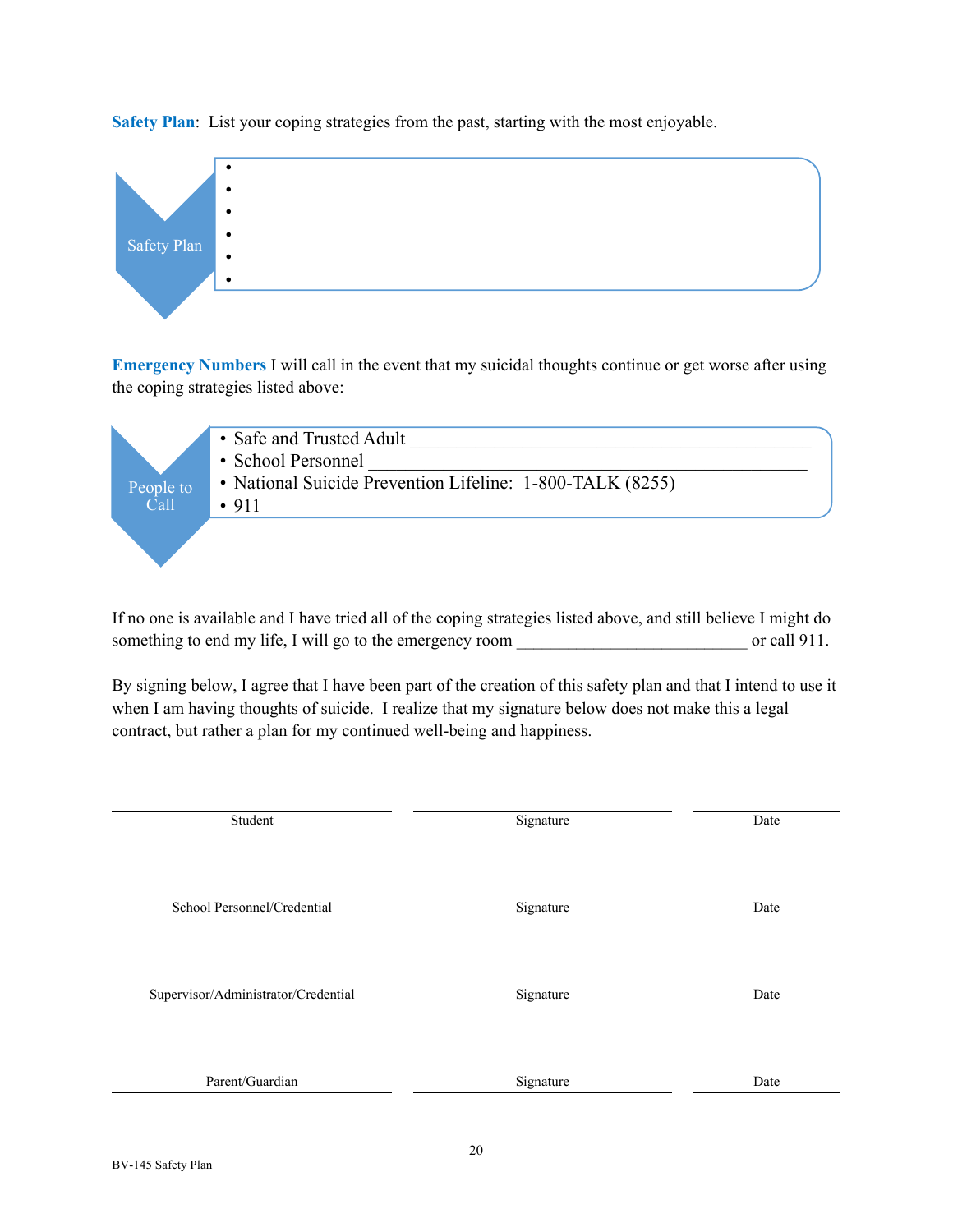## **Reasons for Living Cards**

| Things that make me happy           | Things that make me happy          |
|-------------------------------------|------------------------------------|
|                                     |                                    |
|                                     |                                    |
|                                     |                                    |
| People I love who love me           | People I love who love me          |
|                                     |                                    |
|                                     |                                    |
|                                     |                                    |
| Other reasons to live               | Other reasons to live              |
|                                     |                                    |
|                                     |                                    |
|                                     |                                    |
| Things that make me happy           | Things that make me happy          |
|                                     |                                    |
|                                     |                                    |
|                                     |                                    |
| People I love who love me           | People I love who love me          |
|                                     |                                    |
|                                     |                                    |
|                                     |                                    |
| Other reasons to live<br>$\epsilon$ | Other reasons to live<br>$\bullet$ |
|                                     |                                    |
|                                     |                                    |
|                                     |                                    |